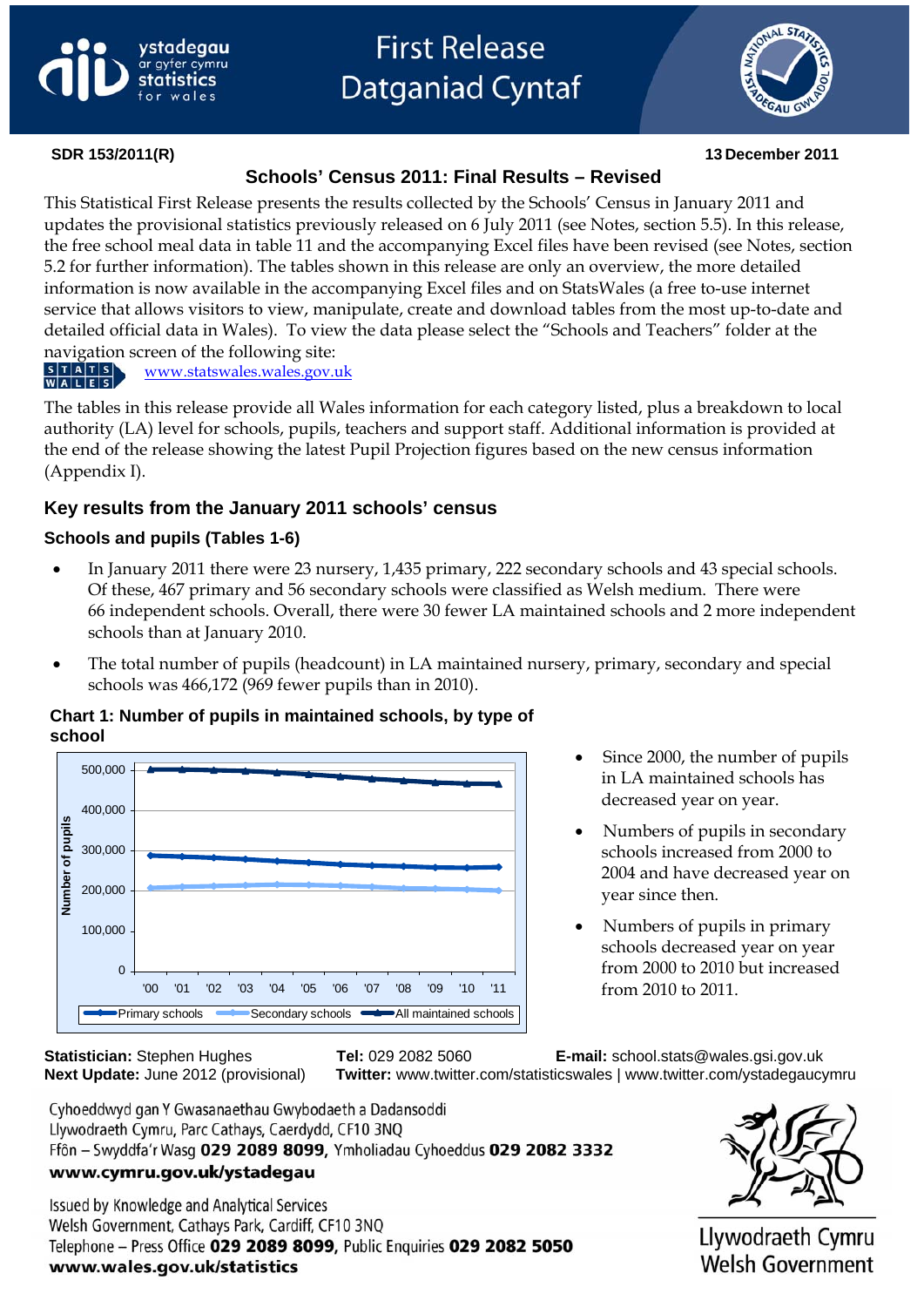# **Teachers and support staff (Tables 7-10)**

- There were 24,854.4 full-time equivalent (FTE) qualified teachers in LA maintained schools, a fall of 432.2 (1.7 per cent) over the year.
- The pupil teacher ratio for all LA maintained schools was 18.2 compared to 18.0 in 2010.
- There were 21,320.5 support staff (FTE) in LA maintained schools, an increase of over 900 staff in the last year and continuing the trend of recent years. The introduction of the Foundation Phase and the Teacher Workload Agreement are the two main drivers behind the increase in support staff.

# **Free school meals (Table 11)**

**Chart 2: Percentage of pupils in maintained schools eligible for free school meals, by type of school** 



- The percentage of pupils known to be eligible for free school meals in primary, secondary and special schools has fluctuated over the last decade, generally decreasing from 2000 to 2008 and increasing since then.
- This increase may be related to that seen in the number of claimants of Jobseeker's Allowance in Wales, which is one of the criteria for eligibility for free meals.
- The percentage of pupils of compulsory school age in LA maintained schools known to be eligible for free school meals in 2011 was:

| <b>Primary schools</b>   | 20.7 per cent | $-$ up from 20.1 per cent in 2010 |
|--------------------------|---------------|-----------------------------------|
| <b>Secondary schools</b> | 17.4 per cent | $-$ up from 17.1 per cent in 2010 |
| Special schools          | 44.2 per cent | $-$ up from 42.0 per cent in 2010 |

# **Ethnicity (Table 12)**

• In LA maintained schools 91.5 per cent of pupils (aged 5 and over) were classified as White British, 7.4 per cent were of minority ethnic origin and 1.1 per cent were unknown or not stated.

# **Pupils with Special Educational Needs (SEN) (Tables 13 - 14)**

- In January 2011 13,839 pupils in schools in Wales had statements of SEN, 289 less pupils than in January 2010.
- In LA maintained sectors:

**Primary schools:** 1.6 per cent of pupils had statements of SEN and a further 19.6 per cent of pupils had special educational needs but no statement.

**Secondary schools:** 2.6 per cent of pupils had statements of SEN and a further 17.6 per cent of pupils had special educational needs but no statement

**Special schools:** 95.3 per cent of pupils had statements of SEN and 4.7 per cent of pupils had special educational needs but no statement.

• In the **Independent** sector 4.9 per cent of pupils had statements of SEN and a further 10.6 per cent of pupils had special needs but no statement.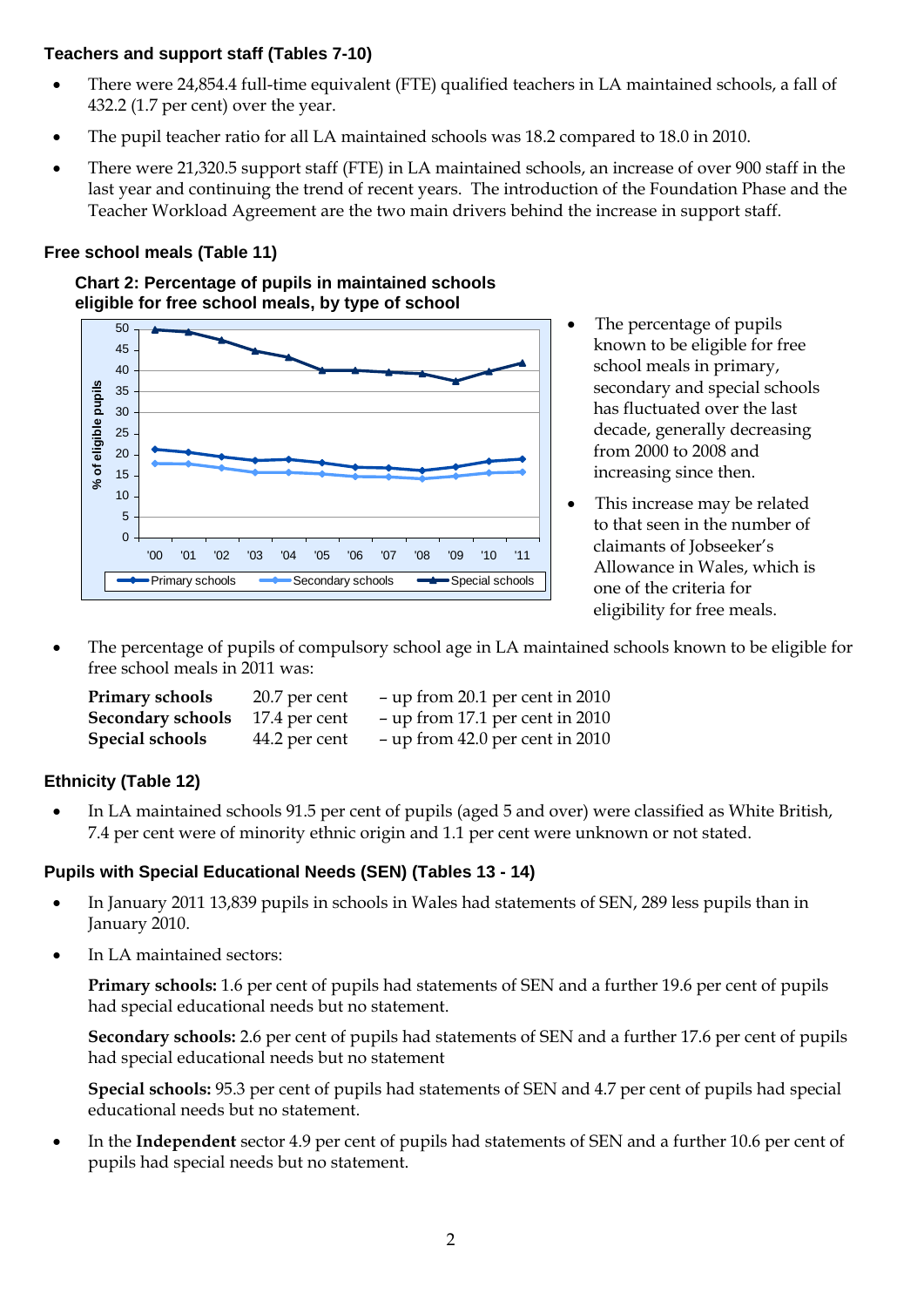# **Contents**

| ٠<br>×<br>۰,<br>×<br>۰. |
|-------------------------|
|-------------------------|

|                                | <b>Schools and Pupils</b>                                                                                                      |                |
|--------------------------------|--------------------------------------------------------------------------------------------------------------------------------|----------------|
| Table 1                        | Number of schools, by local authority, January 2011                                                                            | $\overline{4}$ |
| Table 2                        | Welsh medium schools and pupils, by local authority, January 2011                                                              | 5              |
| Table 3                        | Number of pupils, by age group, in nursery, primary, secondary and special<br>schools                                          | 5              |
| Table 4                        | Number of pupils, full-time and part-time, by age and sex, in nursery, primary,<br>secondary and special schools, January 2011 | 6              |
| Table 5                        | Pupil numbers, by local authority, January 2011                                                                                | $\overline{7}$ |
| Table 6                        | Full-time equivalent pupils, by local authority, January 2011                                                                  | $\overline{7}$ |
|                                | <b>Teachers and support staff</b>                                                                                              |                |
| Table 7                        | Number of qualified teachers, by local authority, January 2011                                                                 | $\,8\,$        |
| Table 8                        | Full-time equivalent qualified teachers, by local authority, January 2011                                                      | 9              |
| Table 9                        | Pupil teacher ratios within schools, by local authority, January 2011                                                          | 10             |
| Table 10                       | Full-time equivalent support staff, by local authority, January 2011                                                           | 10             |
| Table 11                       | <b>Free school meals</b><br>School meal arrangements in nursery, primary, secondary and special schools                        | 11             |
|                                |                                                                                                                                |                |
|                                | <b>Ethnicity</b>                                                                                                               |                |
| Table 12                       | Number of pupils aged 5 or over, by ethnic background, January 2011                                                            | 12             |
|                                | <b>Pupils with Special Educational Needs (SEN)</b>                                                                             |                |
| Table 13                       | Pupils with special educational needs in independent schools, by major need,<br>January 2011                                   | 13             |
| Table 14                       | Pupils with special educational needs in schools, in maintained primary,                                                       | 14             |
|                                | secondary and special schools, by major need, January 2011                                                                     |                |
| <b>Appendix I</b>              | <b>Pupil Projections</b>                                                                                                       | 15             |
| <b>Notes</b>                   |                                                                                                                                | 16             |
| <b>Key Quality Information</b> |                                                                                                                                | 23             |
|                                |                                                                                                                                |                |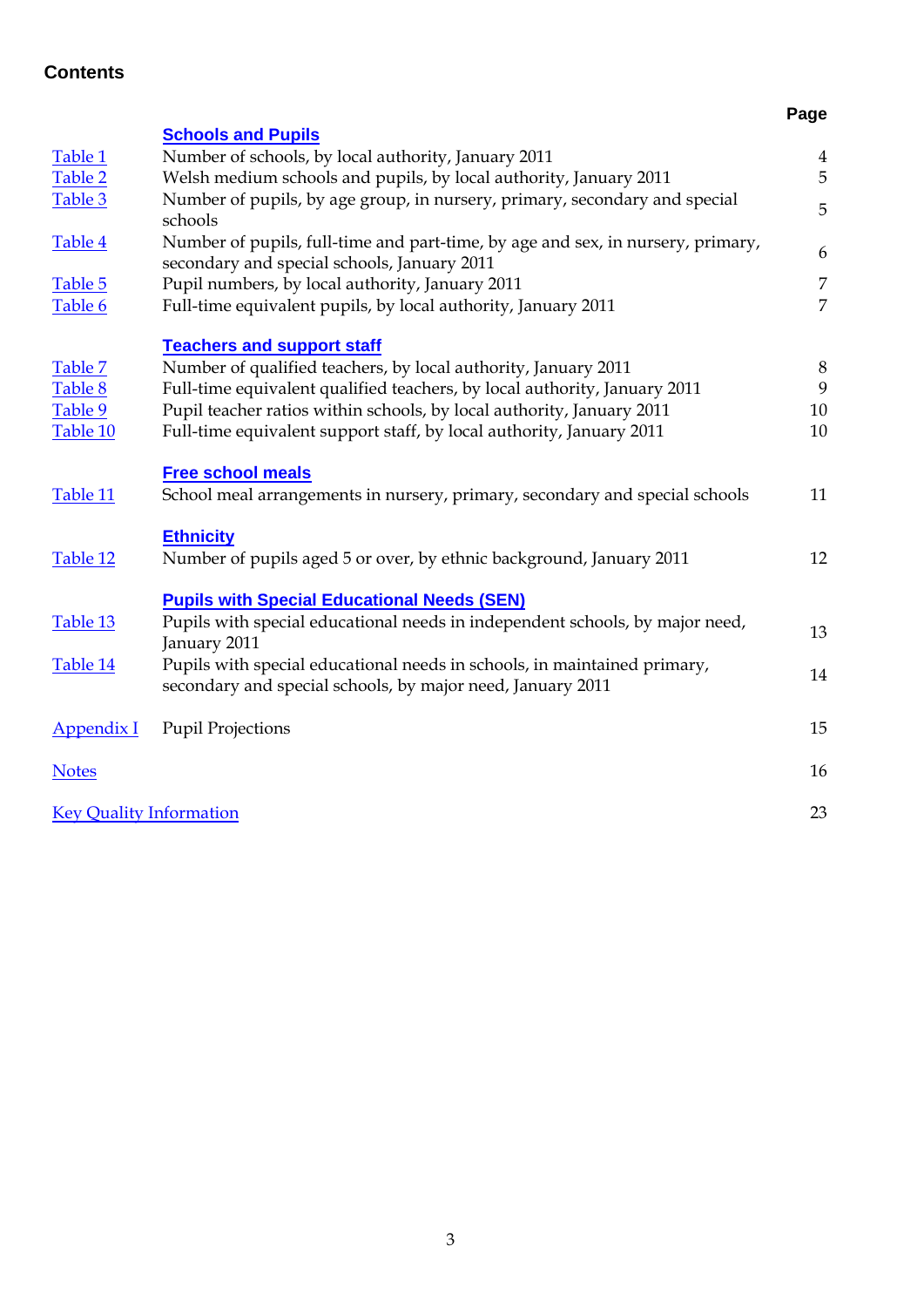### <span id="page-3-0"></span>**Schools and Pupils**

Here are the key points about schools and pupils:

- The local authority with the most **schools** was Cardiff with 141 schools, and the local authority with the fewest was Merthyr Tydfil with 32 schools. *[\(Table 1\)](#page-3-0)*
- Gwynedd had the most **Welsh medium primary schools** with 101, and the local authority with the fewest was Blaenau Gwent with 1 school. Gwynedd had the most **Welsh medium secondary schools** with 14, and there were 4 local authorities with no Welsh medium secondary schools: Merthyr Tydfil, Blaenau Gwent, Monmouthshire and Newport. *[\(Table 2](#page-4-0))*
- Of the **pupils aged under 5** in maintained schools in Wales, the majority of them were attending school on a full time basis. *[\(Table 3](#page-4-0))*
- Although the total **number of pupils** has declined over the last 4 years, the number aged under 5 has increased, reflecting the recent upturn in birth rates. *[\(Table 4\)](#page-5-0)*
- Over the last decade, the total **number of pupils in primary schools** in Wales has decreased year-onyear, but there was an increase from January 2010 to January 2011, the first increase in the sector since 1998. *[\(Table 4\)](#page-5-0)*
- The **number of pupils** in each local authority ranged between 9,358 in Merthyr Tydfil, to 52,775 in Cardiff. *[\(Table 5\)](#page-6-0)*
- The number of **full-time equivalent pupils in schools** was highest in Cardiff at 50,570 pupils, and lowest in Merthyr Tydfil at 9,219 pupils. *[\(Table 6\)](#page-6-0)*

|                          | Nursery  | Primary | Secondary      | Special | Total | Independent | All schools |
|--------------------------|----------|---------|----------------|---------|-------|-------------|-------------|
| Isle of Anglesey         | $\Omega$ | 50      | 5              |         | 56    |             | 57          |
| Gwynedd                  | ი        | 102     | 14             | 3       | 119   | 4           | 123         |
| Conwy                    |          | 61      | $\overline{7}$ |         | 69    | 2           | 71          |
| Denbighshire (a)         | ი        | 52      | 8              | 2       | 62    | 4           | 66          |
| Flintshire               |          | 74      | 12             | 2       | 89    | 2           | 91          |
| Wrexham                  |          | 60      | 9              |         | 71    | 3           | 74          |
| Powys                    |          | 101     | 13             | 3       | 117   | 10          | 127         |
| Ceredigion               |          | 60      | 7              | 0       | 67    |             | 68          |
| Pembrokeshire            |          | 61      | 8              |         | 70    | 4           | 74          |
| Carmarthenshire          |          | 110     | 14             | 2       | 127   | 6           | 133         |
| Swansea                  | U        | 84      | 15             | 2       | 101   | 4           | 105         |
| <b>Neath Port Talbot</b> | 0        | 71      | 11             | 3       | 85    | 0           | 85          |
| <b>Bridgend</b>          | 2        | 52      | 10             | 2       | 66    | 3           | 69          |
| The Vale of Glamorgan    | 3        | 46      | 8              | 3       | 60    | 3           | 63          |
| Rhondda Cynon Taf        | 3        | 114     | 19             | Δ       | 140   | 0           | 140         |
| Merthyr Tydfil           | 3        | 24      | 4              |         | 32    | 0           | 32          |
| Caerphilly               | 0        | 75      | 14             |         | 90    |             | 91          |
| <b>Blaenau Gwent</b>     | 0        | 27      | 5              |         | 33    | 0           | 33          |
| Torfaen                  | 3        | 30      |                |         | 41    | 0           | 41          |
| Monmouthshire            | 0        | 32      | 4              |         | 37    |             | 44          |
| Newport                  | 3        | 48      | 8              |         | 60    |             | 61          |
| Cardiff                  | 3        | 101     | 20             |         | 131   | 10          | 141         |
| <b>Wales</b>             | 23       | 1,435   | 222            | 43      | 1,723 | 66          | 1,789       |
| Wales - January 2010     | 25       | 1,462   | 223            | 43      | 1,753 | 64          | 1,817       |
| Wales - January 2009     | 28       | 1,478   | 223            | 44      | 1,773 | 60          | 1,833       |
| Wales - January 2008     | 28       | 1,509   | 222            | 44      | 1,803 | 66          | 1,869       |
| Wales - January 2007     | 31       | 1,527   | 224            | 44      | 1,826 | 66          | 1,892       |

#### **Table 1: Number of schools, by local authority, January 2011**

(a) St Brigids School is counted in both the primary and secondary schools establishment numbers.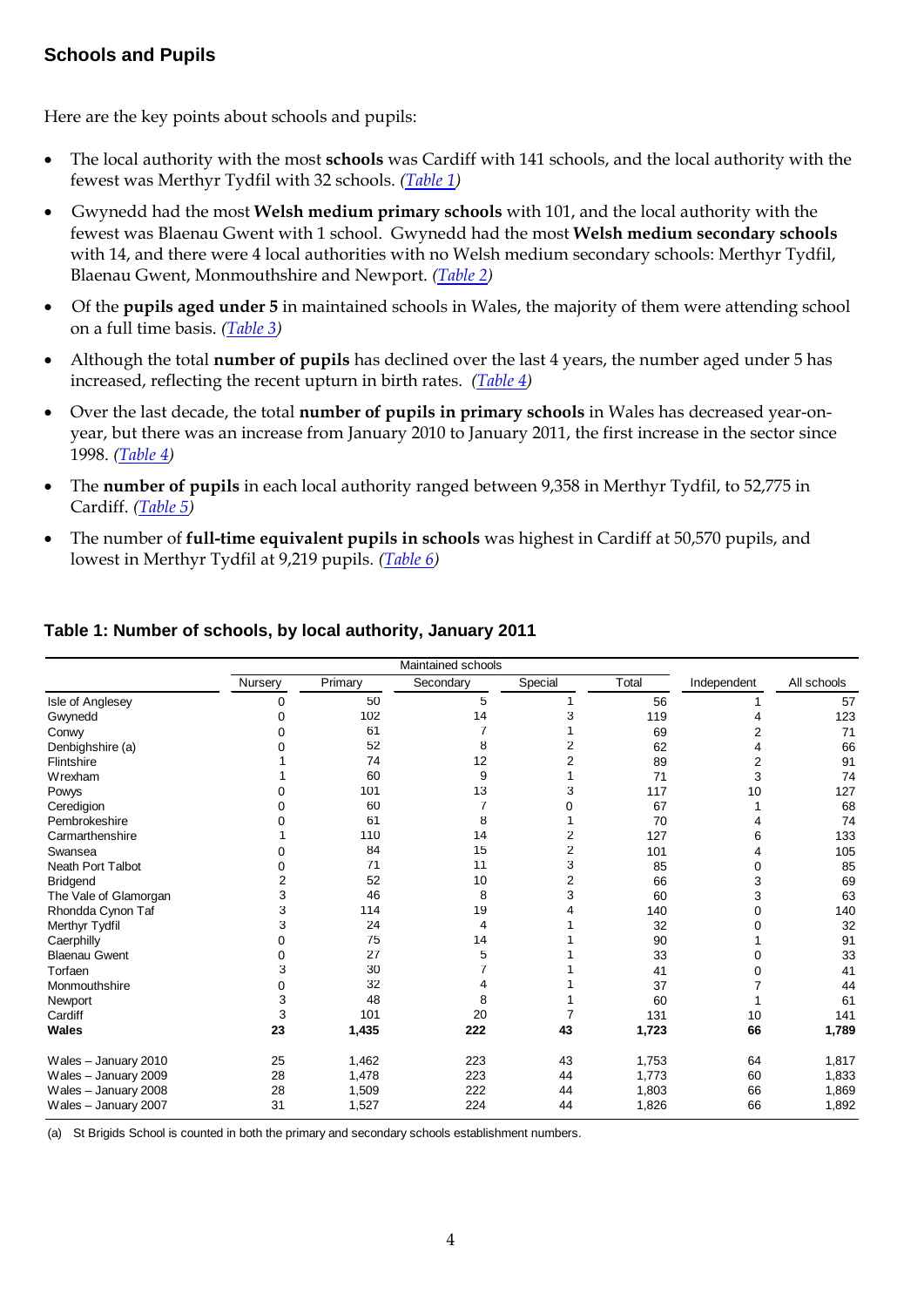#### <span id="page-4-0"></span>**Table 2: Welsh medium schools and pupils, by local authority, January 2011**

|                       | Welsh medium Primary schools (a) |        | Welsh medium Secondary schools (b) |                |
|-----------------------|----------------------------------|--------|------------------------------------|----------------|
|                       | Schools                          | Pupils | Schools                            | Pupils         |
| Isle of Anglesey      | 49                               | 5,074  | 4                                  | 3,433          |
| Gwynedd               | 101                              | 9,587  | 14                                 | 7,494          |
| Conwy                 | 26                               | 2,199  | 2                                  | 1,428          |
| Denbighshire          | 19                               | 2,097  | 3                                  | 3,262          |
| Flintshire            | 5                                | 808    |                                    | 560            |
| Wrexham               | 7                                | 1,321  |                                    | 802            |
| Powys                 | 23                               | 2,813  | 5                                  | 3,233          |
| Ceredigion            | 54                               | 4,048  | 6                                  | 3,422          |
| Pembrokeshire         | 19                               | 2,872  |                                    | 967            |
| Carmarthenshire       | 79                               | 9,109  | 6                                  | 5,602          |
| Swansea               | 9                                | 2,643  | 2                                  | 1,413          |
| Neath Port Talbot     | 13                               | 2,187  |                                    | 975            |
| <b>Bridgend</b>       | 4                                | 1,069  |                                    | 336            |
| The Vale of Glamorgan | 5                                | 1,431  |                                    | 856            |
| Rhondda Cynon Taf     | 16                               | 4,792  |                                    | 3,365          |
| Merthyr Tydfil        | 2                                | 554    |                                    | $\Omega$       |
| Caerphilly            | 11                               | 2,535  |                                    | 1,369          |
| <b>Blaenau Gwent</b>  |                                  | 287    |                                    | $\overline{0}$ |
| Torfaen               | 3                                | 661    |                                    | 958            |
| Monmouthshire         | 2                                | 273    |                                    | $\Omega$       |
| Newport               | $\overline{2}$                   | 500    | 0                                  | $\Omega$       |
| Cardiff               | 17                               | 4,213  | 2                                  | 2,289          |
| <b>Wales</b>          | 467                              | 61,073 | 56                                 | 41,764         |
| Wales - January 2010  | 476                              | 60,318 | 58                                 | 43,432         |
| Wales - January 2009  | 487                              | 59,989 | 55                                 | 41,916         |

(a) Primary schools include Welsh Medium, Dual stream and Transitional schools.

(b) Secondary schools include Welsh medium and Bilingual schools.

Further information on the definition of Welsh medium schools may be found via the link below:

http://wales.gov.uk/topics/educationandskills/publications/guidance/definingschools?lang=en

#### **Table 3: Number of pupils, by age group, in nursery, primary, secondary and special schools (a) (b)**

|           |                                         |             | 2007        | 2008    | 2009     | 2010     | 2011        |
|-----------|-----------------------------------------|-------------|-------------|---------|----------|----------|-------------|
| Nursery   |                                         |             |             |         |          |          |             |
|           | Pupils aged: Under 5                    |             | 1,752       | 1,787   | 1,791    | 1,672    | 1,572       |
|           |                                         | 5 and over  | 2           | 0       | $\Omega$ | $\Omega$ | $\mathbf 0$ |
|           |                                         | All ages    | 1,754       | 1,787   | 1,791    | 1,672    | 1,572       |
| Primary   |                                         |             |             |         |          |          |             |
|           | Pupils aged: Under 5                    |             | 60,983      | 62,915  | 63,985   | 65,421   | 67,721      |
|           |                                         | 5 to 10     | 202,111     | 198,510 | 194,189  | 191,907  | 191,359     |
|           |                                         | 11 to 15    | 155         | 170     | 129      | 107      | 101         |
|           |                                         | 16 and over | 12          | 12      | 11       | 10       | 8           |
|           |                                         | All ages    | 263,261     | 261,607 | 258,314  | 257,445  | 259,189     |
| Secondary |                                         |             |             |         |          |          |             |
|           | Pupils aged: Under 5                    |             | $\mathbf 0$ | 0       | 0        | 0        | 0           |
|           |                                         | 5 to 10     | 31          | 29      | 15       | 6        | 5           |
|           |                                         | 11 to 15    | 182,827     | 178,597 | 176,299  | 173,914  | 171,142     |
|           |                                         | 16 and over | 27,495      | 28,310  | 29,107   | 29,987   | 30,083      |
|           |                                         | All ages    | 210,353     | 206,936 | 205,421  | 203,907  | 201,230     |
| Special   |                                         |             |             |         |          |          |             |
|           | Pupils aged: Under 5                    |             | 188         | 201     | 201      | 198      | 217         |
|           |                                         | 5 to 10     | 1,107       | 1,060   | 1,018    | 1,032    | 1,008       |
|           |                                         | 11 to 15    | 2,068       | 2,108   | 2,164    | 2,116    | 2,117       |
|           |                                         | 16 and over | 639         | 671     | 732      | 771      | 839         |
|           |                                         | All ages    | 4,002       | 4,040   | 4,115    | 4,117    | 4,181       |
|           | Nursery, Primary, Secondary and Special |             |             |         |          |          |             |
|           | Pupils aged: Under 5                    |             | 62,923      | 64,903  | 65,977   | 67,291   | 69,510      |
|           |                                         | 5 to 10     | 203,251     | 199,599 | 195,222  | 192,945  | 192,372     |
|           |                                         | 11 to 15    | 185,050     | 180,875 | 178,592  | 176,137  | 173,360     |
|           |                                         | 16 and over | 28,146      | 28,993  | 29,850   | 30,768   | 30,930      |
|           |                                         | All ages    | 479,370     | 474,370 | 469,641  | 467,141  | 466,172     |

(a) At January each year.

(b) Age as at 31 August in the previous year.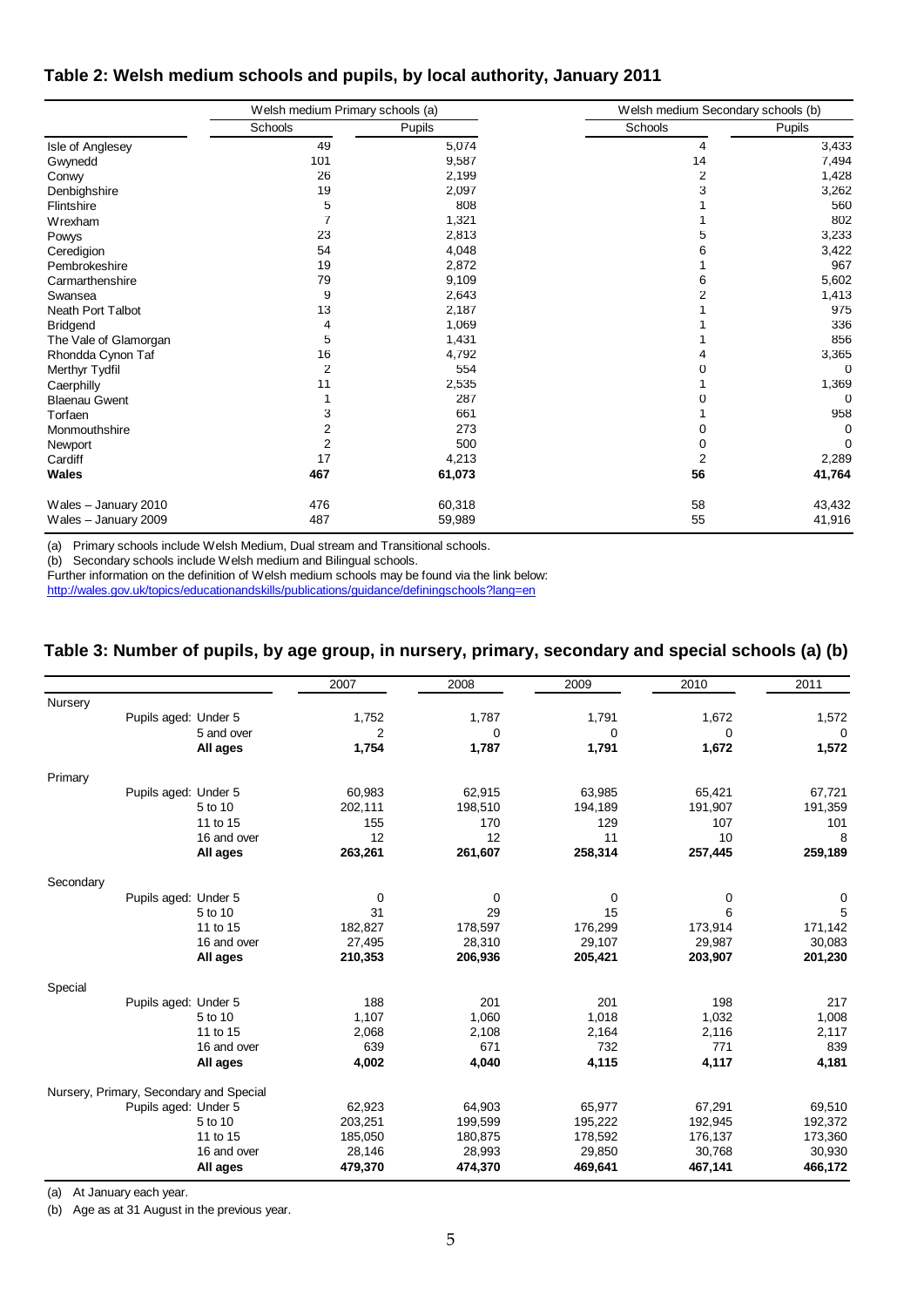|                             |             |          | <b>Nursery Schools</b> |             |          |             |          | <b>Primary Schools</b> |          |                |             | <b>Secondary Schools</b> |          |                |       | <b>Special Schools</b> |          |          |
|-----------------------------|-------------|----------|------------------------|-------------|----------|-------------|----------|------------------------|----------|----------------|-------------|--------------------------|----------|----------------|-------|------------------------|----------|----------|
|                             | Full-time   |          |                        | Part-time   | Total    | Full-time   |          | Part-time              |          | Total          | Full-time   |                          | Total    | Full-time      |       | Part-time              |          | Total    |
| Age as at 31 August 2010    | <b>Boys</b> | Girls    | <b>Boys</b>            | Girls       |          | <b>Boys</b> | Girls    | <b>Boys</b>            | Girls    |                | <b>Boys</b> | Girls                    |          | <b>Boys</b>    | Girls | <b>Boys</b>            | Girls    |          |
| Pupils aged:                |             |          |                        |             |          |             |          |                        |          |                |             |                          |          |                |       |                        |          |          |
| 2 and under                 | 31          | 43       | 145                    | 161         | 380      | 462         | 475      | 2,515                  | 2,323    | 5,775          | 0           | 0                        | 0        | 9              | 4     | -7                     |          | 24       |
| 3 (born 1/4/07 to 31/8/07)  | 69          | 60       | 207                    | 154         | 490      | 1,190       | 1,198    | 4,737                  | 4,600    | 11,725         | 0           | 0                        | $\Omega$ | 11             | 2     | 11                     |          | 27       |
| 3 (born 1/1/07 to 31/3/07)  | 35          | 33       | 104                    | 113         | 285      | 1,032       | 894      | 2,533                  | 2,479    | 6,938          | 0           | ი                        | ∩        | $\overline{2}$ |       |                        |          | 12       |
| 3 (born 1/9/06 to 31/12/06) | 59          | 56       | 151                    | 133         | 399      | 1,795       | 1,611    | 3,385                  | 3,352    | 10,143         | 0           | ი                        |          | 17             |       |                        |          | 30       |
| 4 (born 1/4/06 to 31/8/06)  | 8           |          | 2                      | $\Omega$    | 18       | 7,245       | 6,815    | 25                     | 14       | 14,099         | ∩           | ი                        |          | 35             | 14    |                        |          | 50       |
| 4 (born 1/1/06 to 31/3/06)  |             |          | U                      | 0           | $\Omega$ | 4,060       | 3,940    | 2                      | 6        | 8,008          | U           | ი                        |          | 23             | 9     | $\Omega$               |          | 32       |
| 4 (born 1/9/05 to 31/12/05) | 0           | $\Omega$ | 0                      | $\mathbf 0$ | 0        | 5,620       | 5,400    | 8                      | 5        | 11,033         | 0           | ი                        | 0        | 23             | 19    | $\mathbf 0$            |          | 42       |
| Total Under 5               | 202         | 200      | 609                    | 561         | 1,572    | 21,404      | 20,333   | 13,205                 | 12,779   | 67,721         | $\Omega$    | U                        | $\Omega$ | 120            | 52    | 31                     | 14       | 217      |
| 5                           |             | $\Omega$ | 0                      | 0           | 0        | 16,882      | 15,949   | 0                      | 0        | 32,831         | 0           | 0                        | 0        | 81             | 44    |                        | ∩        | 126      |
| 6                           |             |          | 0                      | 0           | $\Omega$ | 16,542      | 15,567   | 0                      | 0        | 32,109         | 0           | ი                        | 0        | 106            | 44    |                        | O        | 151      |
| $\overline{7}$              |             |          | O                      | 0           | 0        | 16,144      | 15,375   | 0                      | 0        | 31,519         | 0           | ი                        | $\Omega$ | 104            | 64    | 0                      |          | 168      |
| 8                           |             |          | O                      | 0           | 0        | 15,882      | 14,934   | 0                      | 0        | 30,816         |             | ი                        | $\Omega$ | 120            | 56    |                        |          | 177      |
| 9                           |             |          | O                      | 0           | 0        | 16,354      | 15,407   |                        | 0        | 31,762         |             |                          | $\Omega$ | 132            | 49    | 0                      |          | 181      |
| 10                          |             |          | 0                      | 0           | 0        | 16,542      | 15,779   | 0                      |          | 32,322         |             |                          | 5        | 159            | 46    | 0                      |          | 205      |
| Total 5 to 10               |             |          | 0                      | $\Omega$    | 0        | 98,346      | 93,011   | 1                      | 1        | 191,359        | Δ           |                          | 5        | 702            | 303   | 3                      |          | 1,008    |
| 11                          |             |          | 0                      | 0           | 0        | 49          | 44       | 0                      | 0        | 93             | 16,839      | 16,200                   | 33,039   | 270            | 102   | 0                      |          | 372      |
| 12                          |             |          | 0                      | 0           | 0        |             | $\Omega$ |                        |          | $\overline{2}$ | 17,395      | 16,708                   | 34,103   | 293            | 102   | 0                      | 0        | 395      |
| 13                          |             |          |                        | 0           | 0        |             |          |                        |          | $\mathbf 0$    | 18,095      | 17,309                   | 35,404   | 360            | 120   | $\mathbf 0$            |          | 480      |
| 14                          |             |          |                        | ი           | 0        |             |          |                        |          | 4              | 17,463      | 16,746                   | 34,209   | 308            | 123   | $\Omega$               |          | 431      |
| 15                          |             |          |                        | 0           | Ω        |             |          |                        | 0        | $\overline{2}$ | 17,437      | 16,950                   | 34,387   | 318            | 120   |                        |          | 439      |
| Total 11 to 15              |             |          | 0                      | $\Omega$    | 0        | 53          | 47       |                        | $\Omega$ | 101            | 87,229      | 83,913                   | 171,142  | 1,549          | 567   | $\mathbf 1$            | $\Omega$ | 2,117    |
| 16                          | O           | $\Omega$ | 0                      | 0           | 0        | 2           |          | 0                      | 0        | 4              | 7,507       | 8,606                    | 16,113   | 216            | 132   | 0                      |          | 348      |
| 17                          |             |          |                        | 0           | 0        | 2           |          |                        | $\Omega$ | 3              | 5,782       | 6,789                    | 12,571   | 176            | 93    | $\mathbf 0$            |          | 269      |
| 18                          |             |          |                        | 0           | 0        | U           |          | 0                      | 0        |                | 681         | 575                      | 1,256    | 137            | 85    | 0                      |          | 222      |
| $19+$                       |             |          |                        | $\Omega$    | 0        | 0           |          | 0                      | 0        | 0              | 42          | 101                      | 143      | 0              | 0     | 0                      |          | $\Omega$ |
| Total 16 to $19+$           | 0           |          | 0                      | $\Omega$    | 0        | Δ           |          | $\Omega$               | 0        | 8              | 14,012      | 16,071                   | 30,083   | 529            | 310   | $\mathbf 0$            |          | 839      |
| Compulsory School Age       | $\Omega$    | $\Omega$ | $\Omega$               | 0           | $\Omega$ | 98,399      | 93,058   | $\overline{2}$         |          | 191,460        | 87,233      | 83,914                   | 171,147  | 2,251          | 870   | $\overline{4}$         | O        | 3,125    |
| All ages                    | 202         | 200      | 609                    | 561         | 1,572    | 119,807     | 113,395  | 13,207                 | 12,780   | 259,189        | 101,245     | 99,985                   | 201,230  | 2,900          | 1,232 | 35                     | 14       | 4,181    |

# **Table 4: Number of pupils, full-time and part-time, by age and sex, in nursery, primary, secondary and special schools, January 2011 (a)**

<span id="page-5-0"></span>(a) Age as at 31 August 2010.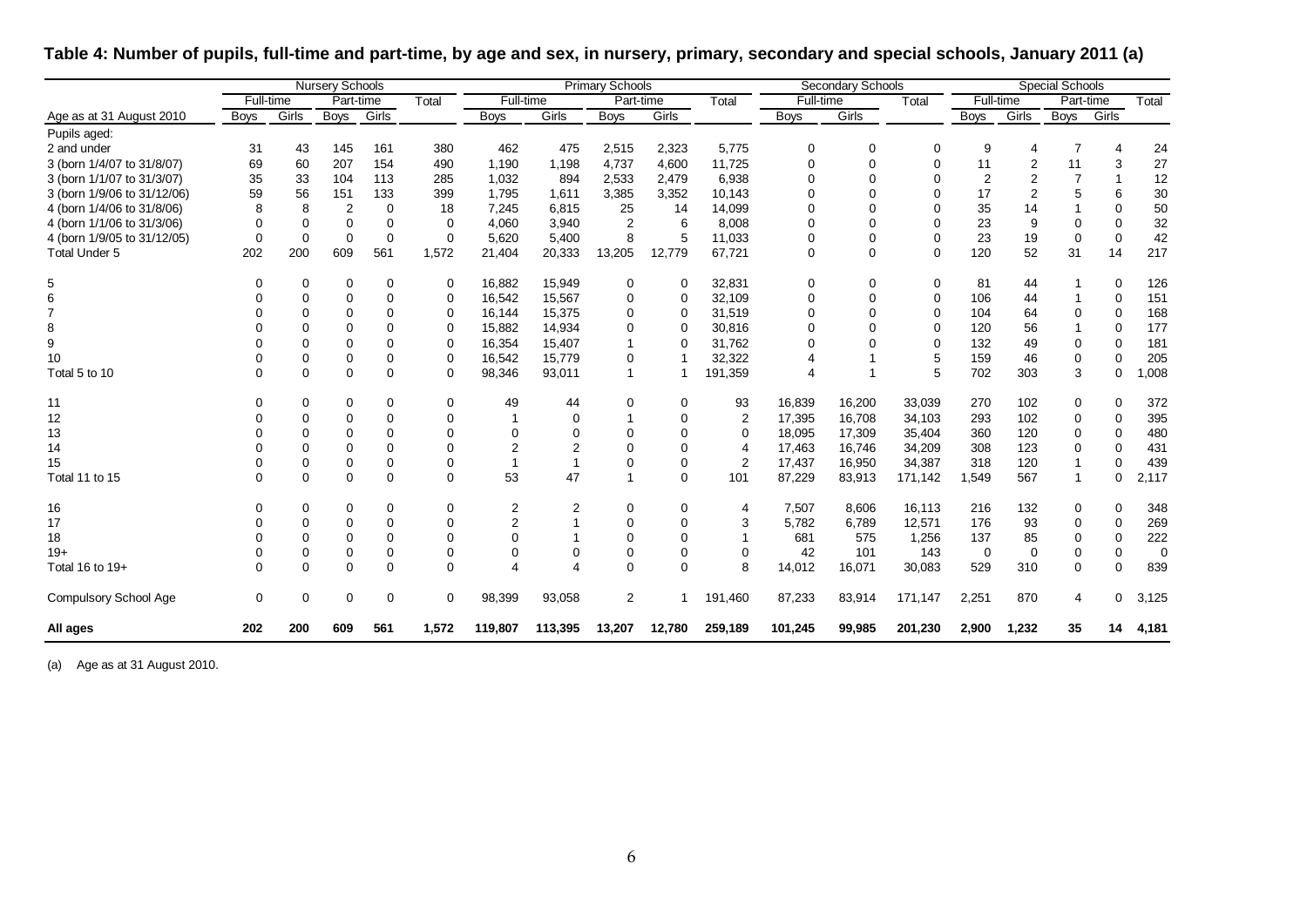# <span id="page-6-0"></span>**Table 5: Pupil numbers, by local authority, January 2011 (a)**

|                          |             |         | Maintained schools |             |         |             |             |
|--------------------------|-------------|---------|--------------------|-------------|---------|-------------|-------------|
|                          | Nursery     | Primary | Secondary          | Special     | Total   | Independent | All schools |
| Isle of Anglesey         | $\Omega$    | 5,259   | 4,208              | 73          | 9,540   | 92          | 9,632       |
| Gwynedd                  | 0           | 9,704   | 7,494              | 144         | 17,342  | 362         | 17,704      |
| Conwy                    | $\Omega$    | 8,603   | 7,243              | 166         | 16,012  | 847         | 16,859      |
| Denbighshire (a)         | $\Omega$    | 8,124   | 7,458              | 248         | 15,830  | 497         | 16,327      |
| Flintshire               | 52          | 13,218  | 10,288             | 242         | 23,800  | 25          | 23,825      |
| Wrexham                  | 44          | 11,982  | 6,711              | 243         | 18,980  | 23          | 19,003      |
| Powys                    | $\mathbf 0$ | 10,287  | 8,766              | 294         | 19,347  | 451         | 19,798      |
| Ceredigion               | $\mathbf 0$ | 5,073   | 4,723              | $\mathbf 0$ | 9.796   | 4           | 9,800       |
| Pembrokeshire            | $\mathbf 0$ | 10,345  | 7,997              | 111         | 18,453  | 172         | 18,625      |
| Carmarthenshire          | 77          | 14,691  | 12,038             | 118         | 26,924  | 793         | 27,717      |
| Swansea                  | $\mathbf 0$ | 20,637  | 14,121             | 163         | 34,921  | 434         | 35,355      |
| <b>Neath Port Talbot</b> | $\mathbf 0$ | 12,072  | 8,527              | 188         | 20,787  | 0           | 20,787      |
| <b>Bridgend</b>          | 83          | 12,185  | 9,678              | 383         | 22,329  | 444         | 22,773      |
| The Vale of Glamorgan    | 234         | 11,581  | 9,823              | 254         | 21,892  | 217         | 22,109      |
| Rhondda Cynon Taf        | 99          | 21,340  | 17,573             | 436         | 39,448  | 0           | 39,448      |
| Merthyr Tydfil           | 166         | 5,191   | 3,857              | 144         | 9,358   | 0           | 9,358       |
| Caerphilly               | $\mathbf 0$ | 16,629  | 12,351             | 135         | 29,115  | 133         | 29,248      |
| <b>Blaenau Gwent</b>     | $\Omega$    | 5,993   | 4,154              | 101         | 10,248  | 0           | 10,248      |
| Torfaen                  | 225         | 7,791   | 7.862              | 82          | 15,960  | $\Omega$    | 15,960      |
| Monmouthshire            | $\Omega$    | 6,653   | 5,148              | 52          | 11,853  | 1,530       | 13,383      |
| Newport                  | 236         | 12,992  | 10,536             | 112         | 23,876  | 650         | 24,526      |
| Cardiff                  | 356         | 28,839  | 20,674             | 492         | 50,361  | 2,414       | 52,775      |
| <b>Wales</b>             | 1,572       | 259,189 | 201,230            | 4,181       | 466,172 | 9,088       | 475,260     |
| Wales - January 2010     | 1,672       | 257,445 | 203,907            | 4,117       | 467,141 | 9,222       | 476,363     |
| Wales - January 2009     | 1,791       | 258,314 | 205,421            | 4,115       | 469,641 | 9,302       | 478,943     |
| Wales - January 2008     | 1,787       | 261,607 | 206,936            | 4,040       | 474,370 | 9,555       | 483,925     |
| Wales - January 2007     | 1,754       | 263,261 | 210,353            | 4,002       | 479,370 | 9,699       | 489,069     |

(a) St Brigids School has pupils of both primary and secondary level who are included in the appropriate columns.

#### **Table 6: Full-time equivalent pupils, by local authority, January 2011 (a)**

|                          |         |           |                    |         |           |             | <b>FTE</b>  |
|--------------------------|---------|-----------|--------------------|---------|-----------|-------------|-------------|
|                          |         |           | Maintained schools |         |           |             |             |
|                          | Nursery | Primary   | Secondary          | Special | Total     | Independent | All schools |
| Isle of Anglesey         | 0.0     | 4,997.0   | 4,208.0            | 72.5    | 9,277.5   | 68.5        | 9,346.0     |
| Gwynedd                  | 0.0     | 9,126.5   | 7,494.0            | 141.5   | 16,762.0  | 362.0       | 17,124.0    |
| Conwy                    | 0.0     | 8,061.5   | 7,243.0            | 165.5   | 15,470.0  | 847.0       | 16,317.0    |
| Denbighshire (a)         | 0.0     | 7,608.0   | 7,458.0            | 248.0   | 15,314.0  | 497.0       | 15,811.0    |
| Flintshire               | 26.0    | 12,385.5  | 10,288.0           | 238.5   | 22,938.0  | 25.0        | 22,963.0    |
| Wrexham                  | 22.0    | 11,169.0  | 6,711.0            | 243.0   | 18,145.0  | 23.0        | 18,168.0    |
| Powys                    | 0.0     | 10,077.5  | 8,766.0            | 290.0   | 19,133.5  | 451.0       | 19,584.5    |
| Ceredigion               | 0.0     | 4,944.0   | 4,723.0            | 0.0     | 9,667.0   | 4.0         | 9,671.0     |
| Pembrokeshire            | 0.0     | 9.830.5   | 7.997.0            | 110.5   | 17,938.0  | 172.0       | 18,110.0    |
| Carmarthenshire          | 77.0    | 14,524.5  | 12,038.0           | 118.0   | 26,757.5  | 793.0       | 27,550.5    |
| Swansea                  | 0.0     | 18,952.0  | 14,121.0           | 162.0   | 33,235.0  | 413.0       | 33,648.0    |
| <b>Neath Port Talbot</b> | 0.0     | 11,088.5  | 8,527.0            | 187.5   | 19,803.0  | 0.0         | 19,803.0    |
| <b>Bridgend</b>          | 72.0    | 12,057.0  | 9.678.0            | 382.0   | 22,189.0  | 439.5       | 22,628.5    |
| The Vale of Glamorgan    | 117.0   | 10,820.5  | 9,823.0            | 253.5   | 21,014.0  | 213.0       | 21,227.0    |
| Rhondda Cynon Taf        | 99.0    | 21,317.0  | 17,573.0           | 435.0   | 39,424.0  | 0.0         | 39,424.0    |
| Merthyr Tydfil           | 164.5   | 5,053.5   | 3,857.0            | 144.0   | 9,219.0   | 0.0         | 9,219.0     |
| Caerphilly               | 0.0     | 15,623.5  | 12,351.0           | 133.5   | 28,108.0  | 133.0       | 28,241.0    |
| <b>Blaenau Gwent</b>     | 0.0     | 5,595.0   | 4,154.0            | 101.0   | 9,850.0   | 0.0         | 9,850.0     |
| Torfaen                  | 113.5   | 7.399.5   | 7.862.0            | 81.0    | 15.456.0  | 0.0         | 15,456.0    |
| Monmouthshire            | 0.0     | 6,416.0   | 5,148.0            | 52.0    | 11,616.0  | 1,502.0     | 13,118.0    |
| Newport                  | 118.0   | 12,318.5  | 10,536.0           | 112.0   | 23.084.5  | 644.5       | 23.729.0    |
| Cardiff                  | 178.0   | 26,830.5  | 20,674.0           | 485.5   | 48,168.0  | 2,402.0     | 50,570.0    |
| <b>Wales</b>             | 987.0   | 246,195.5 | 201,230.0          | 4,156.5 | 452,569.0 | 8,989.5     | 461,558.5   |
| Wales - January 2010     | 1.033.5 | 245,155.0 | 203,907.0          | 4.092.5 | 454,188.0 | 9.082.5     | 463,270.5   |
| Wales - January 2009     | 1,138.0 | 246,323.5 | 205,421.0          | 4,087.0 | 456,969.5 | 9,176.5     | 466,146.0   |
| Wales - January 2008     | 1,121.0 | 249,762.0 | 206,936.0          | 4,008.5 | 461,827.5 | 9,408.0     | 471,235.5   |
| Wales - January 2007     | 1,143.0 | 251,941.0 | 210,353.0          | 3,976.5 | 467,413.5 | 9,575.5     | 476,989.0   |

(a) St Brigids School has pupils of both primary and secondary level who are included in the appropriate columns.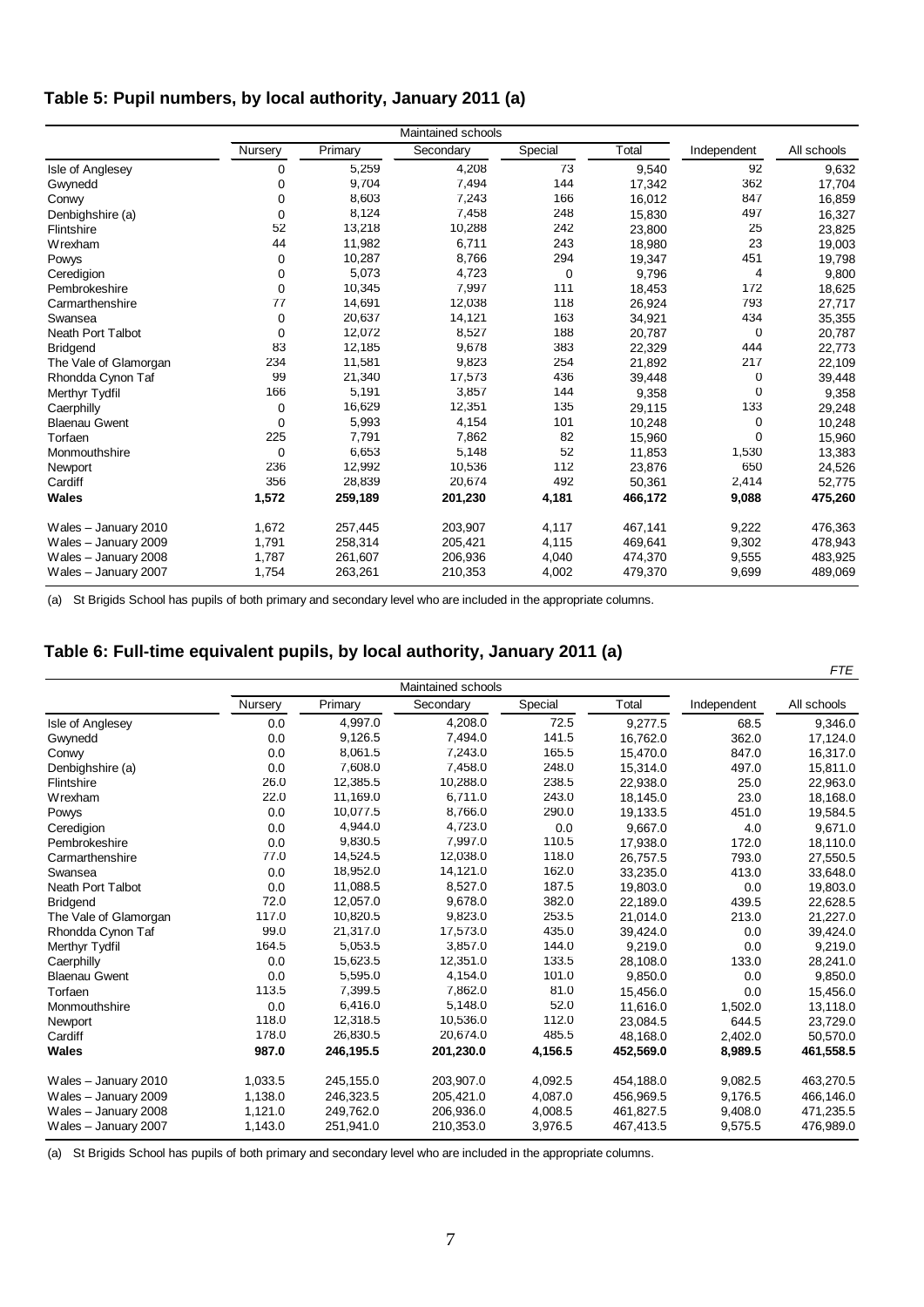#### <span id="page-7-0"></span>**Teachers and support staff**

Here are the key points about teachers and support staff:

- The **number of teachers** in each local authority ranged between 3,270 in Cardiff, to 532 in Merthyr Tydfil. *[\(Table 7](#page-7-0))*
- The number of **full-time equivalent qualified teachers in schools** was highest in Cardiff at 2,915.6 teachers, and lowest in Merthyr Tydfil at 503.8 teachers. *[\(Table 8](#page-8-0))*
- Ceredigion had the lowest primary **pupil teacher ratio** at 17.5, and Torfaen had the highest at 23.1. The lowest secondary pupil teacher ratio was also in Ceredigion at 14.6, and the highest was also in Torfaen at 18.1. *([Table 9\)](#page-9-0)*
- The **pupil teacher ratio** is highest in primary schools at 20.5 and lowest in special schools at 6.4. *([Table 9\)](#page-9-0)*
- The number of **full-time equivalent support staff in schools** was highest in Cardiff at 2,219.2 support staff, and lowest in Merthyr Tydfil at 366.4 support staff. *([Table 10](#page-9-0))*
- The introduction of the Foundation Phase and the Teacher Workload Agreement are the two main drivers behind the increase in support staff. *([Table 10\)](#page-9-0)*

|                          | Nursery     | Primary | Secondary | Special | Total  | Independent | All schools |
|--------------------------|-------------|---------|-----------|---------|--------|-------------|-------------|
| Isle of Anglesey         | $\mathbf 0$ | 280     | 272       | 14      | 566    | 9           | 575         |
| Gwynedd                  | 0           | 522     | 528       | 26      | 1,076  | 59          | 1,135       |
| Conwy                    | 0           | 484     | 477       | 22      | 983    | 139         | 1,122       |
| Denbighshire (a)         | 0           | 434     | 497       | 40      | 971    | 75          | 1,046       |
| Flintshire               | 2           | 681     | 684       | 36      | 1,403  | 10          | 1,413       |
| Wrexham                  | 3           | 635     | 454       | 30      | 1,122  | 14          | 1,136       |
| Powys                    | 0           | 653     | 583       | 48      | 1,284  | 92          | 1,376       |
| Ceredigion               | $\Omega$    | 332     | 343       | 0       | 675    | 3           | 678         |
| Pembrokeshire            | 0           | 545     | 495       | 20      | 1.060  | 33          | 1,093       |
| Carmarthenshire          | 5           | 856     | 800       | 23      | 1.684  | 109         | 1,793       |
| Swansea                  | 0           | 1,005   | 870       | 35      | 1.910  | 64          | 1,974       |
| <b>Neath Port Talbot</b> | 0           | 613     | 535       | 35      | 1,183  | 0           | 1,183       |
| <b>Bridgend</b>          | 4           | 573     | 617       | 57      | 1,251  | 65          | 1,316       |
| The Vale of Glamorgan    | 10          | 617     | 615       | 55      | 1.297  | 52          | 1,349       |
| Rhondda Cynon Taf        | 9           | 1,020   | 1,082     | 57      | 2,168  | $\mathbf 0$ | 2,168       |
| Merthyr Tydfil           | 11          | 269     | 236       | 16      | 532    | $\mathbf 0$ | 532         |
| Caerphilly               | $\mathbf 0$ | 752     | 754       | 22      | 1,528  | 17          | 1,545       |
| <b>Blaenau Gwent</b>     | $\mathbf 0$ | 304     | 255       | 15      | 574    | $\mathbf 0$ | 574         |
| Torfaen                  | 7           | 342     | 465       | 12      | 826    | $\Omega$    | 826         |
| Monmouthshire            | 0           | 339     | 340       | 14      | 693    | 237         | 930         |
| Newport                  | 6           | 642     | 653       | 20      | 1,321  | 62          | 1,383       |
| Cardiff                  | 15          | 1,501   | 1,380     | 105     | 3,001  | 269         | 3,270       |
| <b>Wales</b>             | 72          | 13,399  | 12,935    | 702     | 27,108 | 1,309       | 28,417      |
| Wales - January 2010     | 78          | 13,582  | 13,102    | 673     | 27,435 | 1,297       | 28,732      |
| Wales - January 2009     | 82          | 13,726  | 13,219    | 675     | 27,702 | 1,267       | 28,969      |
| Wales - January 2008     | 79          | 13,916  | 13,212    | 675     | 27,882 | 1,302       | 29,184      |
| Wales - January 2007     | 90          | 14,064  | 13,381    | 659     | 28,194 | 1,241       | 29,435      |

#### **Table 7: Number of qualified teachers, by local authority, January 2011**

(a) St Brigids School has teachers of both primary and secondary level who are included in the appropriate columns.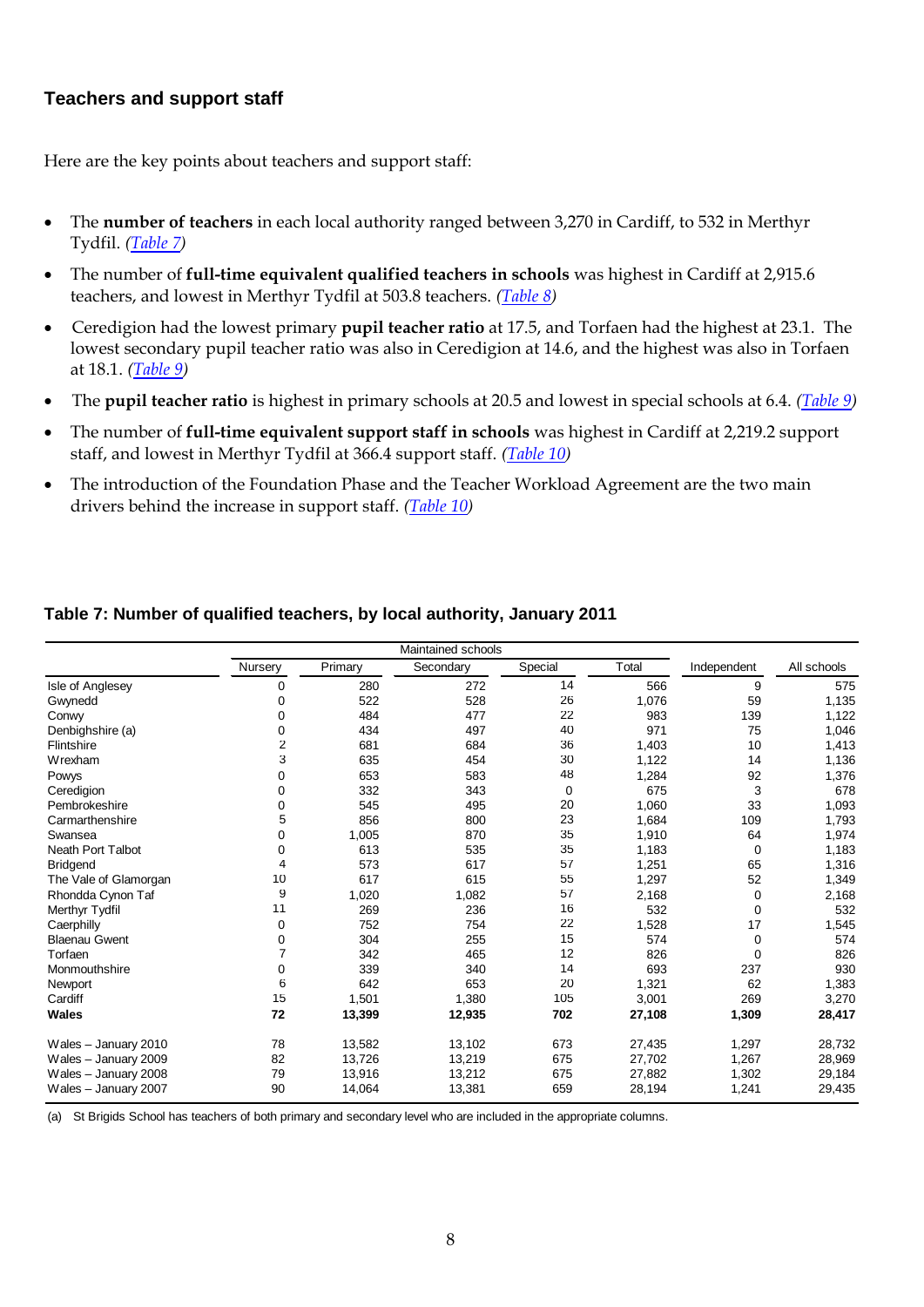# <span id="page-8-0"></span>**Table 8: Full-time equivalent qualified teachers, by local authority, January 2011 (a)**

|                          |         |          |                    |         |          |             | <b>FTE</b>  |
|--------------------------|---------|----------|--------------------|---------|----------|-------------|-------------|
|                          |         |          | Maintained schools |         |          |             |             |
|                          | Nursery | Primary  | Secondary          | Special | Total    | Independent | All schools |
| Isle of Anglesey         | 0.0     | 257.0    | 258.0              | 12.2    | 527.2    | 5.9         | 533.1       |
| Gwynedd                  | 0.0     | 462.0    | 484.8              | 26.0    | 972.8    | 51.8        | 1,024.6     |
| Conwy                    | 0.0     | 425.2    | 453.1              | 21.4    | 899.6    | 124.9       | 1,024.6     |
| Denbighshire (a)         | 0.0     | 386.8    | 457.4              | 38.0    | 882.2    | 68.1        | 950.2       |
| Flintshire               | 1.0     | 600.0    | 636.7              | 33.8    | 1,271.6  | 9.9         | 1,281.5     |
| Wrexham                  | 1.9     | 556.1    | 422.0              | 29.5    | 1,009.5  | 11.0        | 1,020.5     |
| Powys                    | 0.0     | 549.2    | 550.3              | 43.2    | 1,142.7  | 79.8        | 1,222.6     |
| Ceredigion               | 0.0     | 283.1    | 322.9              | 0.0     | 606.0    | 3.0         | 609.0       |
| Pembrokeshire            | 0.0     | 478.2    | 458.9              | 17.0    | 954.1    | 25.3        | 979.4       |
| Carmarthenshire          | 5.0     | 760.6    | 745.6              | 22.6    | 1,533.8  | 89.2        | 1,623.0     |
| Swansea                  | 0.0     | 906.7    | 810.8              | 29.6    | 1,747.0  | 49.2        | 1,796.3     |
| <b>Neath Port Talbot</b> | 0.0     | 553.1    | 511.9              | 32.6    | 1,097.6  | 0.0         | 1,097.6     |
| <b>Bridgend</b>          | 4.0     | 535.0    | 585.4              | 54.1    | 1,178.5  | 53.9        | 1,232.4     |
| The Vale of Glamorgan    | 7.8     | 556.0    | 593.3              | 47.0    | 1,204.1  | 41.8        | 1,245.9     |
| Rhondda Cynon Taf        | 8.1     | 958.6    | 1,032.0            | 54.2    | 2,052.9  | 0.0         | 2,052.9     |
| Merthyr Tydfil           | 9.9     | 252.0    | 225.9              | 16.0    | 503.8    | 0.0         | 503.8       |
| Caerphilly               | 0.0     | 686.2    | 701.6              | 19.8    | 1,407.6  | 10.2        | 1,417.7     |
| <b>Blaenau Gwent</b>     | 0.0     | 284.3    | 249.4              | 14.4    | 548.1    | 0.0         | 548.1       |
| Torfaen                  | 7.0     | 320.1    | 435.2              | 11.4    | 773.8    | 0.0         | 773.8       |
| Monmouthshire            | 0.0     | 297.9    | 325.8              | 13.0    | 636.6    | 202.8       | 839.4       |
| Newport                  | 5.0     | 583.1    | 614.9              | 17.6    | 1,220.6  | 59.1        | 1,279.7     |
| Cardiff                  | 13.0    | 1,307.5  | 1,268.9            | 94.8    | 2,684.2  | 231.4       | 2,915.6     |
| <b>Wales</b>             | 62.7    | 11,998.7 | 12,144.7           | 648.2   | 24,854.4 | 1,117.3     | 25,971.7    |
| Wales - January 2010     | 68.6    | 12,206.6 | 12,379.0           | 632.3   | 25,286.6 | 1,109.5     | 26,396.0    |
| Wales - January 2009     | 73.9    | 12,342.5 | 12,515.0           | 630.6   | 25,562.0 | 1,097.2     | 26,659.2    |
| Wales - January 2008     | 73.0    | 12,528.8 | 12,523.8           | 637.1   | 25,762.7 | 1,117.8     | 26,880.5    |
| Wales - January 2007     | 76.8    | 12,648.4 | 12,663.2           | 624.3   | 26,012.6 | 1,053.1     | 27,065.7    |

(a) St Brigids School has teachers of both primary and secondary level who are included in the appropriate columns.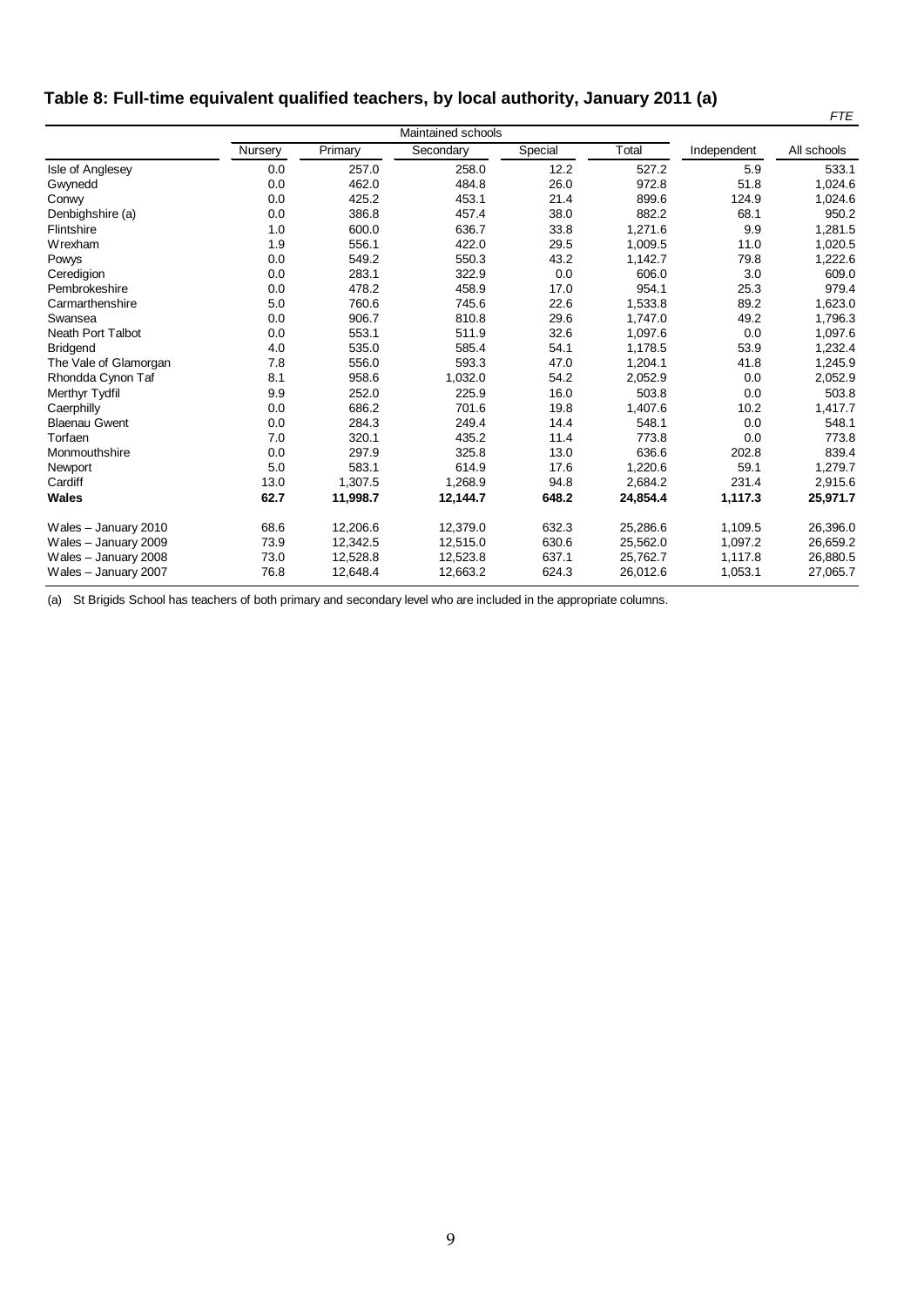# <span id="page-9-0"></span>**Table 9: Pupil teacher ratios within schools, by local authority, January 2011 (a)**

|                       |                          |         | Maintained schools |                |       |                          |             |
|-----------------------|--------------------------|---------|--------------------|----------------|-------|--------------------------|-------------|
|                       | Nursery                  | Primary | Secondary          | Special        | Total | Independent              | All schools |
| Isle of Anglesey      |                          | 19.4    | 16.3               | 5.9            | 17.6  | 11.6                     | 17.5        |
| Gwynedd               |                          | 19.8    | 15.5               | 5.4            | 17.2  | 7.0                      | 16.7        |
| Conwy                 |                          | 19.0    | 16.0               | 7.7            | 17.2  | 6.8                      | 15.9        |
| Denbighshire (a)      |                          | 19.7    | 16.3               | 6.5            | 17.4  | 7.3                      | 16.6        |
| Flintshire            | 26.4                     | 20.6    | 16.2               | 7.0            | 18.0  | 2.5                      | 17.9        |
| Wrexham               | 11.4                     | 20.1    | 15.9               | 8.2            | 18.0  | 2.1                      | 17.8        |
| Powys                 |                          | 18.3    | 15.9               | 6.7            | 16.7  | 5.6                      | 16.0        |
| Ceredigion            |                          | 17.5    | 14.6               | $\blacksquare$ | 16.0  | 1.3                      | 15.9        |
| Pembrokeshire         |                          | 20.6    | 17.4               | 6.5            | 18.8  | 6.8                      | 18.5        |
| Carmarthenshire       | 15.4                     | 19.1    | 16.1               | 5.2            | 17.4  | 8.9                      | 17.0        |
| Swansea               |                          | 20.9    | 17.4               | 5.5            | 19.0  | 8.4                      | 18.7        |
| Neath Port Talbot     |                          | 20.0    | 16.7               | 5.8            | 18.0  | $\overline{\phantom{a}}$ | 18.0        |
| <b>Bridgend</b>       | 18.0                     | 22.5    | 16.5               | 7.1            | 18.8  | 8.2                      | 18.4        |
| The Vale of Glamorgan | 15.0                     | 19.5    | 16.6               | 5.4            | 17.5  | 5.1                      | 17.0        |
| Rhondda Cynon Taf     | 12.3                     | 22.2    | 17.0               | 8.0            | 19.2  |                          | 19.2        |
| Merthyr Tydfil        | 16.6                     | 20.1    | 17.1               | 9.0            | 18.3  |                          | 18.3        |
| Caerphilly            | $\overline{\phantom{a}}$ | 22.8    | 17.6               | 6.7            | 20.0  | 13.1                     | 19.9        |
| <b>Blaenau Gwent</b>  |                          | 19.7    | 16.7               | 7.0            | 18.0  |                          | 18.0        |
| Torfaen               | 16.2                     | 23.1    | 18.1               | 7.1            | 20.0  |                          | 20.0        |
| Monmouthshire         |                          | 21.5    | 15.8               | 4.0            | 18.2  | 7.4                      | 15.6        |
| Newport               | 23.5                     | 21.1    | 17.1               | 6.4            | 18.9  | 10.9                     | 18.5        |
| Cardiff               | 13.7                     | 20.5    | 16.3               | 5.1            | 17.9  | 10.4                     | 17.3        |
| <b>Wales</b>          | 15.7                     | 20.5    | 16.6               | 6.4            | 18.2  | 8.0                      | 17.8        |
| Wales - January 2010  | 15.1                     | 20.1    | 16.5               | 6.5            | 18.0  | 8.2                      | 17.6        |
| Wales - January 2009  | 15.4                     | 20.0    | 16.4               | 6.5            | 17.9  | 8.4                      | 17.5        |
| Wales - January 2008  | 15.4                     | 19.9    | 16.5               | 6.3            | 17.9  | 8.4                      | 17.5        |
| Wales - January 2007  | 14.9                     | 19.9    | 16.6               | 6.4            | 18.0  | 9.1                      | 17.6        |

(a) St Brigids School has pupils and teachers of both primary and secondary level who are included in the appropriate columns.

#### **Table 10: Full-time equivalent support staff, by local authority, January 2011 (a)**

|                          |         |          |                    |         | <b>FTE</b> |
|--------------------------|---------|----------|--------------------|---------|------------|
|                          |         |          | Maintained schools |         |            |
|                          | Nursery | Primary  | Secondary          | Special | Total      |
| Isle of Anglesey         | 0.0     | 257.8    | 172.4              | 27.4    | 457.6      |
| Gwynedd                  | 0.0     | 435.1    | 227.9              | 50.5    | 713.4      |
| Conwy                    | 0.0     | 342.6    | 211.7              | 51.1    | 605.4      |
| Denbighshire (a)         | 0.0     | 421.4    | 245.1              | 89.4    | 755.9      |
| Flintshire               | 2.2     | 684.9    | 292.2              | 127.7   | 1,107.0    |
| Wrexham                  | 7.0     | 623.8    | 242.2              | 94.9    | 967.9      |
| Powys                    | 0.0     | 510.1    | 285.3              | 110.9   | 906.3      |
| Ceredigion               | 0.0     | 339.0    | 272.4              | 0.0     | 611.4      |
| Pembrokeshire            | 0.0     | 679.0    | 347.6              | 67.9    | 1,094.5    |
| Carmarthenshire          | 6.1     | 846.5    | 536.8              | 55.0    | 1,444.4    |
| Swansea                  | 0.0     | 1,025.2  | 576.2              | 85.5    | 1,686.8    |
| <b>Neath Port Talbot</b> | 0.0     | 543.8    | 211.3              | 80.1    | 835.2      |
| <b>Bridgend</b>          | 8.1     | 626.8    | 216.4              | 137.5   | 988.7      |
| The Vale of Glamorgan    | 14.1    | 474.4    | 274.0              | 154.3   | 916.7      |
| Rhondda Cynon Taf        | 9.2     | 1,000.8  | 505.3              | 115.6   | 1,631.0    |
| Merthyr Tydfil           | 14.8    | 239.7    | 68.9               | 43.0    | 366.4      |
| Caerphilly               | 0.0     | 773.3    | 349.5              | 56.4    | 1,179.2    |
| <b>Blaenau Gwent</b>     | 0.0     | 282.8    | 121.3              | 52.2    | 456.3      |
| Torfaen                  | 17.2    | 400.2    | 241.6              | 44.9    | 703.9      |
| Monmouthshire            | 0.0     | 366.5    | 179.8              | 27.8    | 574.1      |
| Newport                  | 18.0    | 630.4    | 400.8              | 49.9    | 1,099.1    |
| Cardiff                  | 28.4    | 1,346.2  | 674.6              | 170.0   | 2,219.2    |
| <b>Wales</b>             | 125.1   | 12,850.2 | 6,653.2            | 1,692.0 | 21,320.5   |
| Wales - January 2010     | 119.6   | 12,263.7 | 6,525.8            | 1,500.6 | 20,409.7   |
| Wales - January 2009     | 120.6   | 11,198.5 | 6,234.4            | 1,540.2 | 19,093.8   |
| Wales - January 2008     | 103.4   | 9,466.1  | 5,893.5            | 1,482.6 | 16,945.6   |
| Wales - January 2007     | 106.5   | 8,893.1  | 5,467.5            | 1,366.9 | 15,834.0   |

(a) St Brigids School has support staff of both primary and secondary level who are included in the appropriate columns.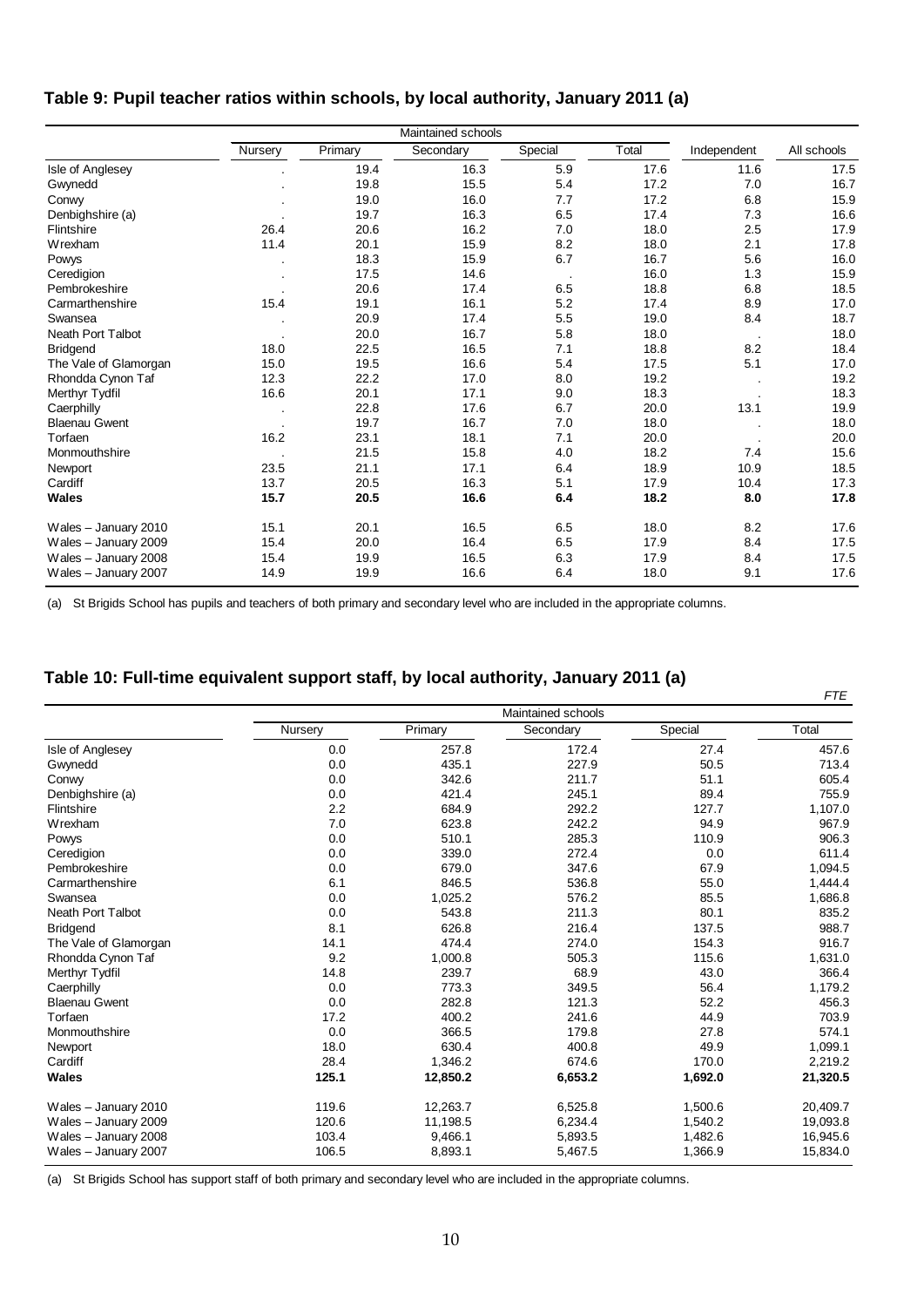#### <span id="page-10-0"></span>**Free school meals**

Here are the key points about free school meals:

- The **number of pupils entitled to free meals** has increased over the last 4 years, despite a fall in the number of pupils aged 5 to 15.
- Since 2008, the **percentage of compulsory aged school pupils known to be eligible for free meals** has increased year on year. This increase may be related to that seen in the number of claimants of Jobseeker's Allowance in Wales, which is one of the criteria for eligibility for free meals (more information can be seen in the Key Quality Information at the back of this release).
- The percentage of pupils known to be eligible for free meals was highest in special schools at 42.8 per cent. *[\(Table 11](#page-10-0))*

#### **Table 11: School meal arrangements in nursery, primary schools, secondary and special schools (a)**

|                   |              | Nursery schools |              | <b>Primary Schools</b> | Secondary Schools |              | <b>Special Schools</b> |              |  |
|-------------------|--------------|-----------------|--------------|------------------------|-------------------|--------------|------------------------|--------------|--|
|                   | Number       | Percentage      | Number       | Percentage             | Number            | Percentage   | Number                 | Percentage   |  |
|                   | of pupils    | of pupils       | of pupils    | of pupils              | of pupils         | of pupils    | of pupils              | of pupils    |  |
|                   | known to be  | known to be     | known to be  | known to be            | known to be       | known to be  | known to be            | known to be  |  |
|                   | eligible for | eligible for    | eligible for | eligible for           | eligible for      | eligible for | eligible for           | eligible for |  |
|                   | free meals   | free meals      | free meals   | free meals             | free meals        | free meals   | free meals             | free meals   |  |
| All pupils:       |              |                 |              |                        |                   |              |                        |              |  |
| 2007              | 173          | 9.9             | 44,114       | 16.8                   | 30,655            | 14.6         | 1,587                  | 39.7         |  |
| 2008              | 155          | 8.7             | 42,281       | 16.2                   | 29.408            | 14.2         | 1,588                  | 39.3         |  |
| 2009              | 170          | 9.5             | 44,083       | 17.1                   | 30,426            | 14.8         | 1,543                  | 37.5         |  |
| 2010              | 159          | 9.5             | 47,212       | 18.3                   | 31,737            | 15.6         | 1,641                  | 39.9         |  |
| 2011(r)           | 143          | 9.1             | 50,560       | 19.5                   | 32,314            | 16.1         | 1,789                  | 42.8         |  |
| Pupils aged 5-15: |              |                 |              |                        |                   |              |                        |              |  |
| 2007              |              | $\bullet$       | 37,146       | 18.4                   | 29,105            | 15.9         | 1,308                  | 41.2         |  |
| 2008              |              | ٠.              | 35,481       | 17.9                   | 27,820            | 15.6         | 1,303                  | 41.1         |  |
| 2009              | $\cdot$      | ٠.              | 36,525       | 18.8                   | 28,713            | 16.3         | 1,257                  | 39.5         |  |
| 2010              |              | ٠.              | 38,665       | 20.1                   | 29,805            | 17.1         | 1,321                  | 42.0         |  |
| 2011(r)           |              |                 | 40,422       | 21.1                   | 30,247            | 17.7         | 1,404                  | 44.9         |  |

(a) At January each year.

(r) Data for this year have been revised.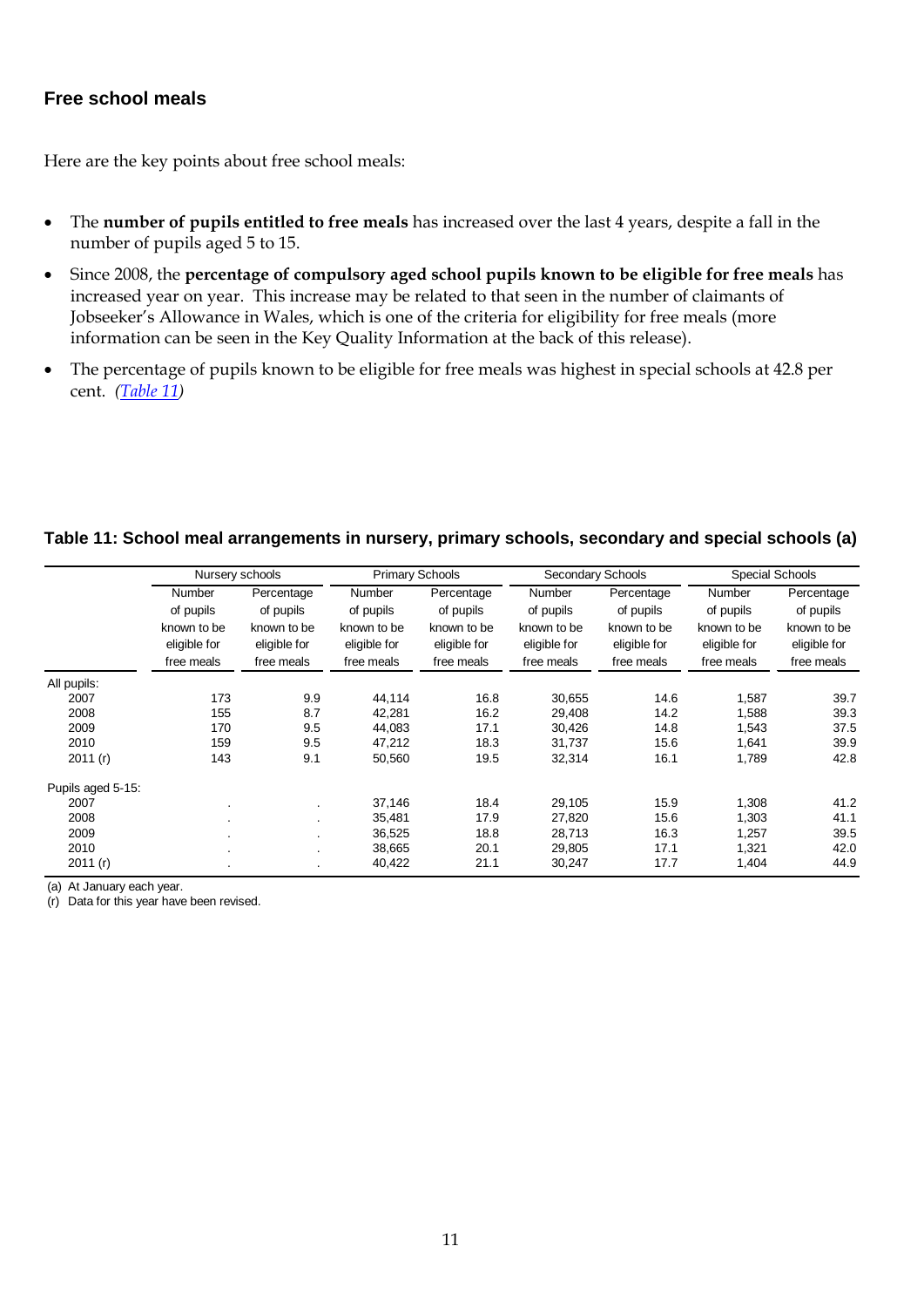# <span id="page-11-0"></span>**Ethnicity**

Here are the key points about ethnicity:

- Of the **total number of pupils aged 5 or over** at primary, secondary and special schools in Wales, over 9 in 10 pupils were classed as White British.
- The **percentage of pupils** whose ethnic background was classified as minority ethnic origin was slightly higher in primary schools than in secondary or special schools.
- Of the **pupils whose ethnic background was classified as Black**, almost 80 per cent of them were classified as Black African.
- Of the **pupils whose ethnic background was classified as Asian**, 20 per cent of them were classified as Indian, 33 per cent as Pakistani, and 36 per cent as Bangladeshi. *[\(Table 12\)](#page-11-0)*

#### **Table 12: Number of pupils aged 5 or over, by ethnic background, January 2011**

|                             |         | Primary      | Secondary |              |        | Special      | Total   |              |
|-----------------------------|---------|--------------|-----------|--------------|--------|--------------|---------|--------------|
| Ethnic background           | Number  | Per cent (a) | Number    | Per cent (a) | Number | Per cent (a) | Number  | Per cent (a) |
| White                       | 177,264 | 92.6         | 188,818   | 93.8         | 3,678  | 92.8         | 369,760 | 93.2         |
| <b>White British</b>        | 173,528 | 90.6         | 185,675   | 92.3         | 3,642  | 91.9         | 362,845 | 91.5         |
| Traveller of Irish Heritage | 204     | 0.1          | 78        | 0.0          | 6      | 0.2          | 288     | 0.1          |
| Gypsy/Roma                  | 293     | 0.2          | 153       | 0.1          | 5      | 0.1          | 451     | 0.1          |
| Any other White Background  | 3,239   | 1.7          | 2,912     | 1.4          | 25     | 0.6          | 6,176   | 1.6          |
| <b>Mixed</b>                | 4,260   | 2.2          | 3,686     | 1.8          | 79     | 2.0          | 8,025   | 2.0          |
| White and Black Caribbean   | 1,010   | 0.5          | 992       | 0.5          | 17     | 0.4          | 2,019   | 0.5          |
| White and Black African     | 502     | 0.3          | 399       | 0.2          | 8      | 0.2          | 909     | 0.2          |
| White and Asian             | 1,006   | 0.5          | 836       | 0.4          | 15     | 0.4          | 1,857   | 0.5          |
| Any other mixed background  | 1,742   | 0.9          | 1,459     | 0.7          | 39     | 1.0          | 3,240   | 0.8          |
| Asian                       | 4,255   | 2.2          | 3,239     | 1.6          | 79     | 2.0          | 7,573   | 1.9          |
| Indian                      | 920     | 0.5          | 612       | 0.3          | 11     | 0.3          | 1,543   | 0.4          |
| Pakistani                   | 1,354   | 0.7          | 1,083     | 0.5          | 35     | 0.9          | 2,472   | 0.6          |
| Bangladeshi                 | 1,506   | 0.8          | 1,174     | 0.6          | 23     | 0.6          | 2,703   | 0.7          |
| Any other Asian background  | 475     | 0.2          | 370       | 0.2          | 10     | 0.3          | 855     | 0.2          |
| <b>Black</b>                | 1,373   | 0.7          | 1,167     | 0.6          | 35     | 0.9          | 2,575   | 0.6          |
| <b>Black Caribbean</b>      | 89      |              | 117       | 0.1          | 0      | 0.0          | 206     | 0.1          |
| <b>Black African</b>        | 1,100   | 0.6          | 897       | 0.4          | 31     | 0.8          | 2,028   | 0.5          |
| Any other Black background  | 184     | 0.1          | 153       | 0.1          | 4      | 0.1          | 341     | 0.1          |
| <b>Chinese</b>              | 303     | 0.2          | 350       | 0.2          | 7      | 0.2          | 660     | 0.2          |
| Any other ethnic group      | 1,977   | 1.0          | 1,569     | 0.8          | 21     | 0.5          | 3,567   | 0.9          |
| Total with valid category   | 189,432 | 98.9         | 198,829   | 98.8         | 3,899  | 98.4         | 392,160 | 98.9         |
| Unknown or not stated       | 2,036   | 1.1          | 2,401     | 1.2          | 65     | 1.6          | 4,502   | 1.1          |
| All pupils                  | 191,468 | 100.0        | 201,230   | 100.0        | 3,964  | 100.0        | 396,662 | 100.0        |

(a) Of all pupils aged 5 or over.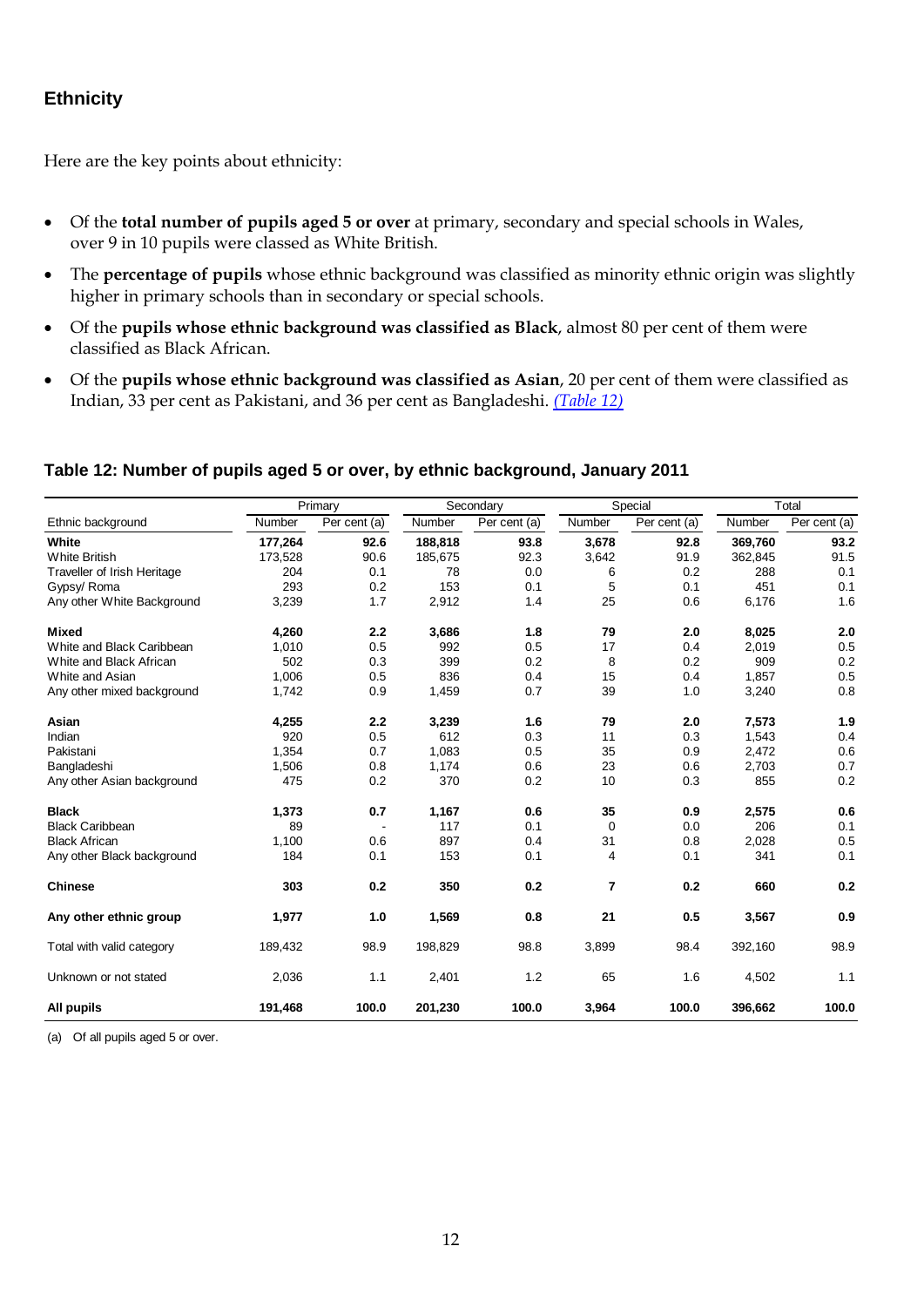# <span id="page-12-0"></span>**Pupils with special educational needs (SEN)**

Here are the key points about special educational needs:

- 15.5 per cent of **pupils at independent schools** have some form of special educational need; almost a third of these pupils with SEN have statements of SEN. Of the pupils with statements of special educational needs, around 30 per cent had behavioural, emotional and social difficulties as their major need, 20 per cent of pupils had autistic spectrum disorders and 20 per cent of pupils had specific learning difficulties as their major need. *[\(Table 13](#page-12-0))*
- Just over 20 per cent of **all pupils at primary, secondary and special schools** in Wales have some form of special educational need; 13.4 per cent of the pupils with special educational needs have statements of SEN. *[\(Table 14\)](#page-13-0)*
- 21.2 per cent of **pupils at primary schools** have some form of special educational need; 7.5 per cent of these pupils with SEN have statements of SEN. Of the pupils with special educational needs, the most common major need was moderate learning difficulties, representing nearly 50 per cent of pupils with some form of SEN. *[\(Table 14\)](#page-13-0)*
- 20.3 per cent of **pupils at secondary schools** have some form of special educational need; 13.0 per cent of these pupils with SEN have statements of SEN. Of the pupils with special educational needs, the most common major need was moderate learning difficulties, representing around 40 per cent of all pupils with some form of SEN. *[\(Table 14\)](#page-13-0)*
- All **pupils at special schools** have some form of special educational need; 95.3 per cent of these pupils with SEN have statements of SEN. Of the pupils with special educational needs, the most common major need was severe learning difficulties, representing over 30 per cent of all pupils with some form of SEN. *[\(Table 14\)](#page-13-0)*

#### **Table 13: Pupils with special educational needs in independent schools, by major need, January 2011**

|                                                         | Independent schools |           |
|---------------------------------------------------------|---------------------|-----------|
|                                                         |                     | Incidence |
|                                                         | <b>Number</b>       | % (a)     |
| Pupils with a statement of special need:                |                     |           |
| Moderate learning difficulties                          | 19                  | 0.2       |
| Severe learning difficulties                            | 21                  | 0.2       |
| Profound & multiple learning difficulties               | 2                   |           |
| Specific learning difficulties                          | 91                  | 1.0       |
| Autistic Spectrum Disorders                             | 87                  | 1.0       |
| Physical and medical difficulties                       | 59                  | 0.6       |
| Hearing impairment                                      |                     |           |
| Visual impairment                                       |                     |           |
| Multiple sensory impairment                             | 0                   | 0.0       |
| Speech, language & communication difficulties           | 40                  | 0.4       |
| Behavioural, emotional and social difficulties          | 125                 | 1.4       |
| Total                                                   | 446                 | 4.9       |
| Pupils with special educational needs but no statement  | 964                 | 10.6      |
| Total pupils on roll in independent schools (headcount) | 9,088               |           |

(a) Incidence of pupils - the number of pupils expressed as a proportion of the total number of pupils on roll in Independent schools.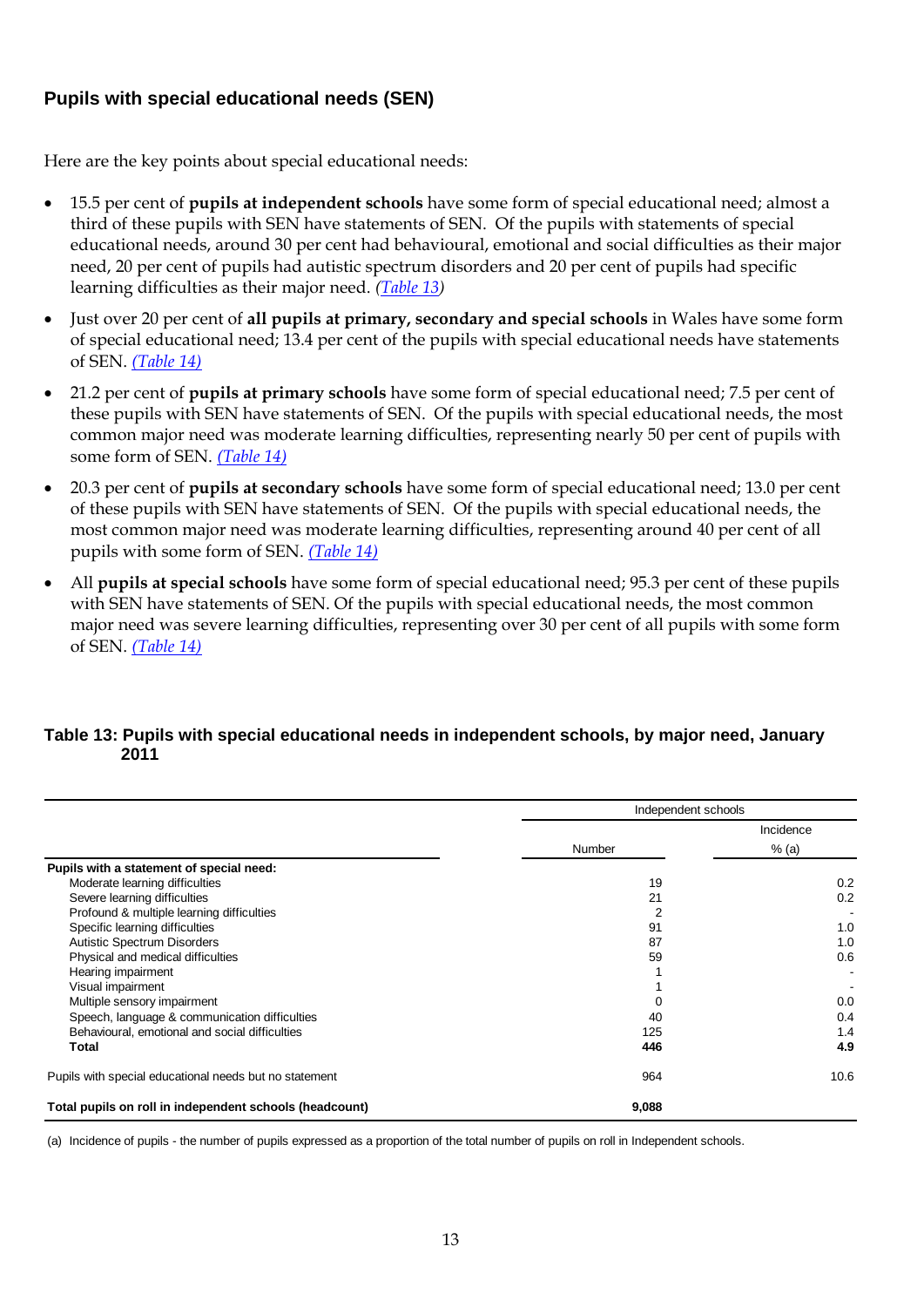|                                                |         | Primary                  |           |         | Secondary |                          |                | Special   |                          |         | Total                    |           |
|------------------------------------------------|---------|--------------------------|-----------|---------|-----------|--------------------------|----------------|-----------|--------------------------|---------|--------------------------|-----------|
|                                                |         | Incidence                | Placement |         | Incidence | Placement                |                | Incidence | Placement                |         | Incidence                | Placement |
|                                                | Number  | % (a)                    | $%$ (b)   | Number  | $%$ (a)   | $%$ (b)                  | Number         | % (a)     | $%$ (b)                  | Number  | $%$ (a)                  | $%$ (b)   |
| Pupils with a statement of special             |         |                          |           |         |           |                          |                |           |                          |         |                          |           |
| educational need:                              |         |                          |           |         |           |                          |                |           |                          |         |                          |           |
| Moderate learning difficulties                 | 652     | 0.3                      | 4.9       | 1,171   | 0.6       | 8.7                      | 499            | 11.9      | 3.7                      | 2,322   | 0.5                      | 17.3      |
| Severe learning difficulties                   | 271     | 0.1                      | 2.0       | 267     | 0.1       | 2.0                      | 1,259          | 30.1      | 9.4                      | 1,797   | 0.4                      | 13.4      |
| Profound & multiple learning difficulties      | 127     |                          | 0.9       | 72      |           | 0.5                      | 437            | 10.5      | 3.3                      | 636     | 0.1                      | 4.7       |
| Specific learning difficulties                 | 196     | 0.1                      | 1.5       | 727     | 0.4       | 5.4                      | 43             | 1.0       | 0.3                      | 966     | 0.2                      | 7.2       |
| <b>Autistic Spectrum Disorders</b>             | 702     | 0.3                      | 5.2       | 796     | 0.4       | 5.9                      | 828            | 19.8      | 6.2                      | 2,326   | 0.5                      | 17.4      |
| Physical and medical difficulties              | 516     | 0.2                      | 3.9       | 460     | 0.2       | 3.4                      | 217            | 5.2       | 1.6                      | 1,193   | 0.3                      | 8.9       |
| Hearing impairment                             | 178     | 0.1                      | 1.3       | 141     | 0.1       | 1.1                      | 14             | 0.3       | 0.1                      | 333     | 0.1                      | 2.5       |
| Visual impairment                              | 80      | $\blacksquare$           | 0.6       | 104     | 0.1       | 0.8                      | 14             | 0.3       | 0.1                      | 198     | $\sim$                   | 1.5       |
| Multiple sensory impairment                    | 9       | $\overline{\phantom{a}}$ | 0.1       | 6       | ÷         | $\overline{\phantom{a}}$ | 9              | 0.2       | 0.1                      | 24      | $\sim$                   | 0.2       |
| Speech, language & communication difficulties  | 984     | 0.4                      | 7.3       | 794     | 0.4       | 5.9                      | 185            | 4.4       | 1.4                      | 1,963   | 0.4                      | 14.7      |
| Behavioural, emotional and social difficulties | 403     | 0.2                      | 3.0       | 752     | 0.4       | 5.6                      | 480            | 11.5      | 3.6                      | 1,635   | 0.4                      | 12.2      |
| <b>Total</b>                                   | 4,118   | 1.6                      | 30.7      | 5,290   | 2.6       | 39.5                     | 3,985          | 95.3      | 29.8                     | 13,393  | 2.9                      | 100.0     |
| Pupils with a special                          |         |                          |           |         |           |                          |                |           |                          |         |                          |           |
| educational need but no statement:             |         |                          |           |         |           |                          |                |           |                          |         |                          |           |
| Moderate learning difficulties                 | 25,715  | 9.9                      | 29.8      | 16,433  | 8.2       | 19.0                     | 28             | 0.7       | $\overline{a}$           | 42.176  | 9.0                      | 48.8      |
| Severe learning difficulties                   | 416     | 0.2                      | 0.5       | 160     | 0.1       | 0.2                      | 46             | 1.1       | 0.1                      | 622     | 0.1                      | 0.7       |
| Profound & multiple learning difficulties      | 42      |                          |           | 11      |           | $\overline{\phantom{a}}$ | 14             | 0.3       |                          | 67      | $\blacksquare$           | 0.1       |
| Specific learning difficulties                 | 6,985   | 2.7                      | 8.1       | 8,701   | 4.3       | 10.1                     | $\overline{1}$ | $\sim$    | $\overline{\phantom{a}}$ | 15,687  | 3.4                      | 18.2      |
| <b>Autistic Spectrum Disorders</b>             | 587     | 0.2                      | 0.7       | 503     | 0.2       | 0.6                      | 29             | 0.7       |                          | 1,119   | 0.2                      | 1.3       |
| Physical and medical difficulties              | 1,581   | 0.6                      | 1.8       | 1,300   | 0.6       | 1.5                      | 8              | 0.2       | $\overline{\phantom{a}}$ | 2,889   | 0.6                      | 3.3       |
| Hearing impairment                             | 755     | 0.3                      | 0.9       | 619     | 0.3       | 0.7                      | $\mathbf{1}$   | ÷.        |                          | 1,375   | 0.3                      | 1.6       |
| Visual impairment                              | 351     | 0.1                      | 0.4       | 259     | 0.1       | 0.3                      | $\mathbf 0$    | 0.0       | 0.0                      | 610     | 0.1                      | 0.7       |
| Multiple sensory impairment                    | 18      |                          |           | 19      |           | $\overline{\phantom{a}}$ | 3              | 0.1       | $\overline{\phantom{a}}$ | 40      | $\overline{\phantom{a}}$ |           |
| Speech, language & communication difficulties  | 8,655   | 3.3                      | 10.0      | 1,535   | 0.8       | 1.8                      | 19             | 0.5       | $\overline{\phantom{a}}$ | 10,209  | 2.2                      | 11.8      |
| Behavioural, emotional and social difficulties | 5,603   | 2.2                      | 6.5       | 5,937   | 3.0       | 6.9                      | 47             | 1.1       | 0.1                      | 11,587  | 2.5                      | 13.4      |
| <b>Total</b>                                   | 50,708  | 19.6                     | 58.7      | 35,477  | 17.6      | 41.1                     | 196            | 4.7       | 0.2                      | 86,381  | 18.5                     | 100.0     |
| All pupils with special educational            |         |                          |           |         |           |                          |                |           |                          |         |                          |           |
| needs:                                         |         |                          |           |         |           |                          |                |           |                          |         |                          |           |
| Moderate learning difficulties                 | 26,367  | 10.2                     | 26.4      | 17,604  | 8.7       | 17.6                     | 527            | 12.6      | 0.5                      | 44,498  | 9.5                      | 44.6      |
| Severe learning difficulties                   | 687     | 0.3                      | 0.7       | 427     | 0.2       | 0.4                      | 1,305          | 31.2      | 1.3                      | 2,419   | 0.5                      | 2.4       |
| Profound & multiple learning difficulties      | 169     | 0.1                      | 0.2       | 83      |           | 0.1                      | 451            | 10.8      | 0.5                      | 703     | 0.2                      | 0.7       |
| Specific learning difficulties                 | 7,181   | 2.8                      | 7.2       | 9,428   | 4.7       | 9.4                      | 44             | 1.1       | $\overline{\phantom{a}}$ | 16,653  | 3.6                      | 16.7      |
| Autistic Spectrum Disorders                    | 1,289   | 0.5                      | 1.3       | 1,299   | 0.6       | 1.3                      | 857            | 20.5      | 0.9                      | 3,445   | 0.7                      | 3.5       |
| Physical and medical difficulties              | 2,097   | 0.8                      | 2.1       | 1,760   | 0.9       | 1.8                      | 225            | 5.4       | 0.2                      | 4,082   | 0.9                      | 4.1       |
| Hearing impairment                             | 933     | 0.4                      | 0.9       | 760     | 0.4       | 0.8                      | 15             | 0.4       | $\overline{\phantom{a}}$ | 1,708   | 0.4                      | 1.7       |
| Visual impairment                              | 431     | 0.2                      | 0.4       | 363     | 0.2       | 0.4                      | 14             | 0.3       | $\overline{\phantom{a}}$ | 808     | 0.2                      | 0.8       |
| Multiple sensory impairment                    | 27      | $\blacksquare$           |           | 25      |           | $\overline{\phantom{a}}$ | 12             | 0.3       |                          | 64      | $\overline{\phantom{a}}$ | 0.1       |
| Speech, language & communication difficulties  | 9,639   | 3.7                      | 9.7       | 2,329   | $1.2$     | 2.3                      | 204            | 4.9       | 0.2                      | 12,172  | 2.6                      | 12.2      |
| Behavioural, emotional and social difficulties | 6,006   | 2.3                      | 6.0       | 6,689   | 3.3       | 6.7                      | 527            | 12.6      | 0.5                      | 13,222  | 2.8                      | 13.3      |
| <b>Total</b>                                   | 54,826  | 21.2                     | 54.9      | 40,767  | 20.3      | 40.9                     | 4,181          | 100.0     | 4.2                      | 99,774  | 21.4                     | 100.0     |
|                                                |         |                          |           |         |           |                          |                |           |                          |         |                          |           |
| Total pupils on roll                           | 259,189 |                          |           | 201,230 |           |                          | 4,181          |           |                          | 464,600 |                          |           |

**Table 14: Pupils with special educational needs in maintained primary, secondary and special schools, by major need, January 2011** 

(a) Incidence of pupils - the number of pupils expressed as a proportion of the total number of pupils on roll within EACH school type.

<span id="page-13-0"></span>(b) Placement of pupils - the number of pupils expressed as a proportion of the total number of pupils within each SEN grouping in Primary, Secondary and Special schools combined. e.g. Number of pupils with a statement of SEN of moderate learning difficulties divided by the total number of pupils with a statement of SEN in Primary+Secondary+Special schools.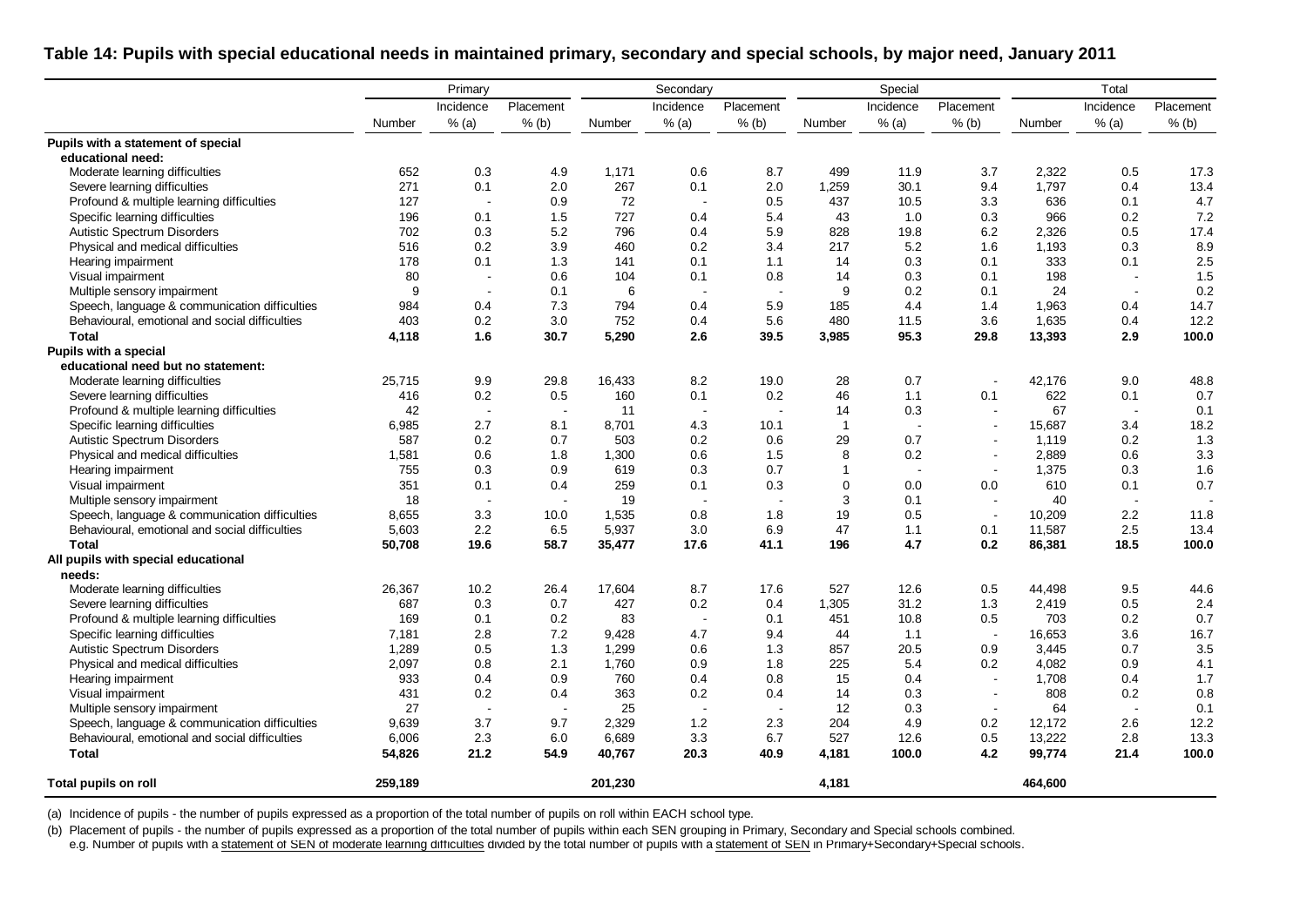# <span id="page-14-0"></span>**Appendix I: Pupil Projections**

These projections are based on the school population of Wales at January 2011 and the trends indicated by the 2008 based mid-year projection of the home population of Wales produced by the Government Actuary's Department.

To calculate the school projections, it is assumed that the participation rates of all age groups and types of school will each remain constant. These projections do not allow for changes in pre and post compulsory school age participation or for the changes in the proportions attending special or independent schools.

#### **Number of full-time equivalent pupils (a)**

|                                                                                |         |         |         |            |         | <b>Thousands</b> |
|--------------------------------------------------------------------------------|---------|---------|---------|------------|---------|------------------|
|                                                                                | Actual  |         |         | Projection |         |                  |
|                                                                                | 2010/11 | 2011/12 | 2012/13 | 2013/14    | 2014/15 | 2019/20          |
| Maintained nursery:                                                            | 1.0     | 1.0     | 1.0     | 1.0        | 1.0     | 1.0              |
| Maintained primary:                                                            |         |         |         |            |         |                  |
| Aged under 5                                                                   | 54.7    | 56.1    | 57.2    | 56.7       | 56.6    | 57.4             |
| Aged 5 and over                                                                | 191.5   | 192.6   | 195.0   | 199.9      | 203.7   | 210.6            |
| Maintained secondary:                                                          |         |         |         |            |         |                  |
| Under school leaving age                                                       | 171.1   | 168.2   | 164.9   | 160.4      | 157.6   | 166.4            |
| Over school leaving age                                                        | 30.1    | 29.4    | 29.1    | 29.1       | 28.6    | 25.7             |
| Maintained nursery, primary and secondary, all ages                            | 448.4   | 447.3   | 447.2   | 447.0      | 447.5   | 461.1            |
| Maintained special, all ages                                                   | 4.2     | 4.1     | 4.1     | 4.0        | 4.0     | 4.1              |
| Independent, all ages                                                          | 9.0     | 8.9     | 8.8     | 8.8        | 8.7     | 8.8              |
| All schools (including maintained special schools and<br>independent schools): |         |         |         |            |         |                  |
| Aged under 5                                                                   | 56.6    | 58.1    | 59.1    | 58.6       | 58.5    | 59.4             |
| Compulsory school age                                                          | 372.3   | 370.4   | 369.4   | 369.6      | 370.7   | 386.8            |
| Over school leaving age                                                        | 32.7    | 31.9    | 31.6    | 31.6       | 31.1    | 27.9             |
| All ages                                                                       | 461.6   | 460.4   | 460.1   | 459.8      | 460.2   | 474.1            |
|                                                                                |         |         |         |            |         |                  |

(a) At January, aged at preceding 31 August. Excludes children educated otherwise than at school, and pupils who continue their education at tertiary colleges. Excludes sixth form colleges.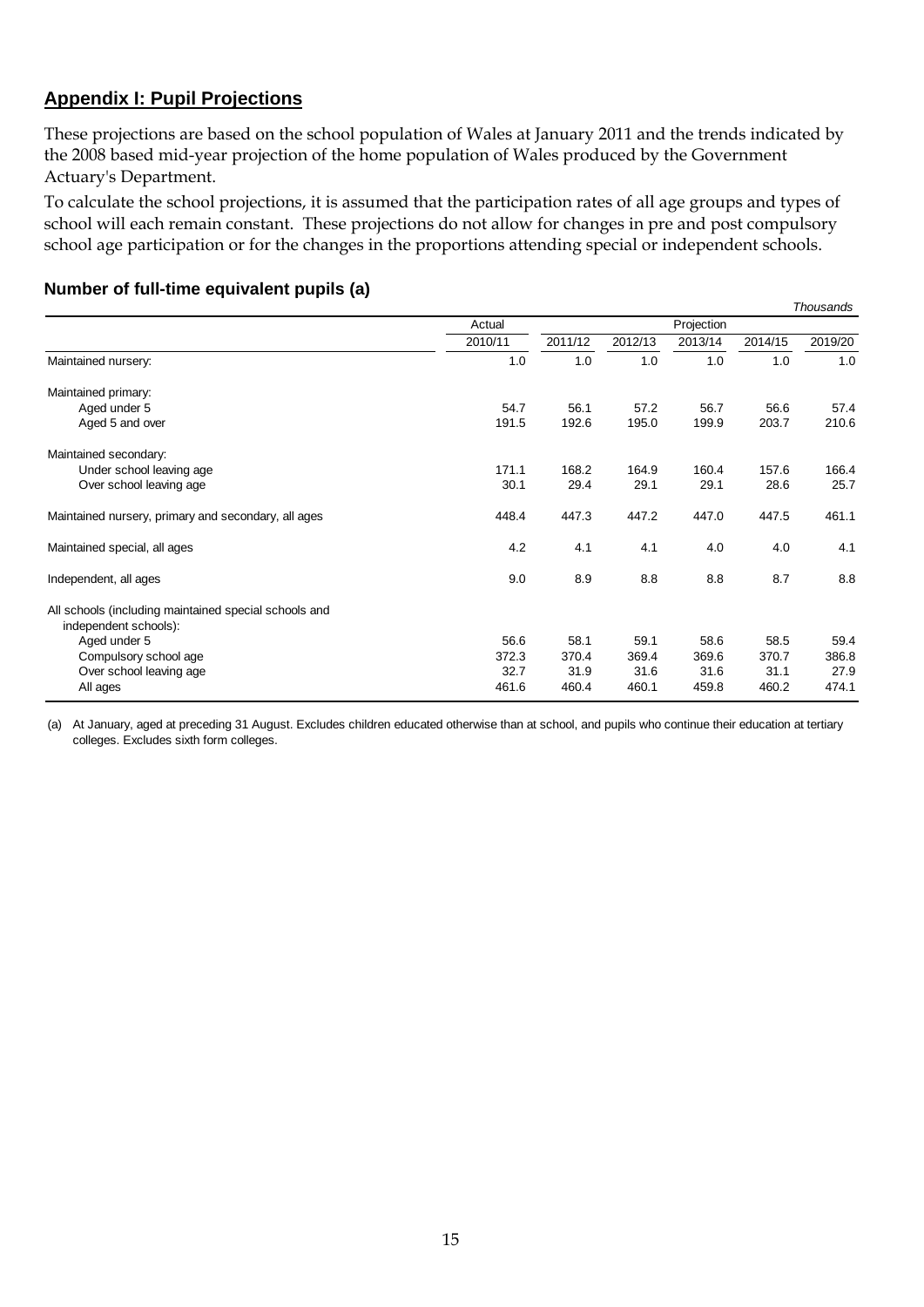# <span id="page-15-0"></span>**Notes**

# **1. Context**

# **1.1 Policy/Operational**

Schools' data are derived from the Pupil Level Annual School Census (PLASC) returns and STATS 1 returns supplied by schools open on Census day in January each year. The returns are authorised by headteachers and validated by local authorities (LAs). PLASC was introduced as part of the Welsh Government's Information Management Strategy which aims to reduce administrative burdens and improve access to high quality management information through the collection of individual level data, in electronic format so that it can be shared and used many times to meet multiple needs.

# **1.2 Related Publications**

The Welsh Government also releases teacher data **from a different source** (the STATS 3 return) in the form of a Statistical First Release:

[Teachers in service, vacancies and sickness absence: January 2011,](http://wales.gov.uk/topics/statistics/headlines/schools2011/110616/?lang=en) published on 16 June 2011.

*Since the above release is from a different source, figures may not match, and therefore caution should be taken when making comparisons.* 

Attached is the latest available release for England, published on 22 June 2011: [Schools, Pupils and their Characteristics, January 2011](http://www.education.gov.uk/rsgateway/DB/SFR/s001012/index.shtml)

Scotland publishes some data on pupils as part of a larger publication on schools. Their latest release was published on 1 December 2010 (revised on 13 June 2011): [Summary Statistics for Schools in Scotland, No.1 2010 Edition](http://www.scotland.gov.uk/Publications/2011/03/04154230/0)

Scotland also publishes some data on school meals as part of a different publication. Their latest release was published on 27 June 2011:

[Summary statistics for attainment, leaver destinations and school meals, No. 1: 2011 Edition](http://www.scotland.gov.uk/Publications/2011/06/24142721/0)

The latest available release for Northern Ireland, published on 25 March 2011, can be found here: [Enrolments at schools and in funded pre-school education in Northern Ireland 2010/11 \(revised\)](http://www.deni.gov.uk/index/32-statisticsandresearch_pg/32_statistical_publications-indexofstatisticalpublications_pg/32_statistical_publications_pressreleases_pg/32_statisticalpublications_enrolmentspressreleases_pg.htm)

# **2. Data sources**

# **Pupil Level Annual School Census (PLASC) / School Census (STATS 1 Return)**

PLASC is an electronic collection of pupil and school level data provided by all maintained sector primary, secondary, nursery and special schools in January each year. Schools record data on pupils and the school throughout the year in their Management Information System (MIS) software. This data is collated into an electronic PLASC return and submitted to the Welsh Government through DEWi, a secure online data transfer system developed by the Welsh Government.

From January 1994 independent schools in Wales complete a STATS 1 return which replaced Form 101A (school census return for independent schools prior to January 1994).

# **Special Education Provision (STATS 2)**

In addition to information gathered on the PLASC returns on pupils in special and ordinary maintained schools who receive special education, each local authority completes an annual return (in January) relating to those children for whom it is responsible. It records the number of children for whom the authority maintains a statement of special educational needs as well as the kind of provision made for them, whether within the authority's area or elsewhere. In addition it also records those assessed during the previous calendar year and the number of statements issued as a result of those assessments.

# **Teachers employed by LAs (STATS 3)**

An annual return is completed by each LA in January and records the number of teachers in service. The return covers teachers in all maintained establishments, namely schools, pupil referral units, further and higher education institutions, adult education centres, as well as peripatetic teachers, teachers with service divided between different types of school and teachers on secondment. (The higher education institutions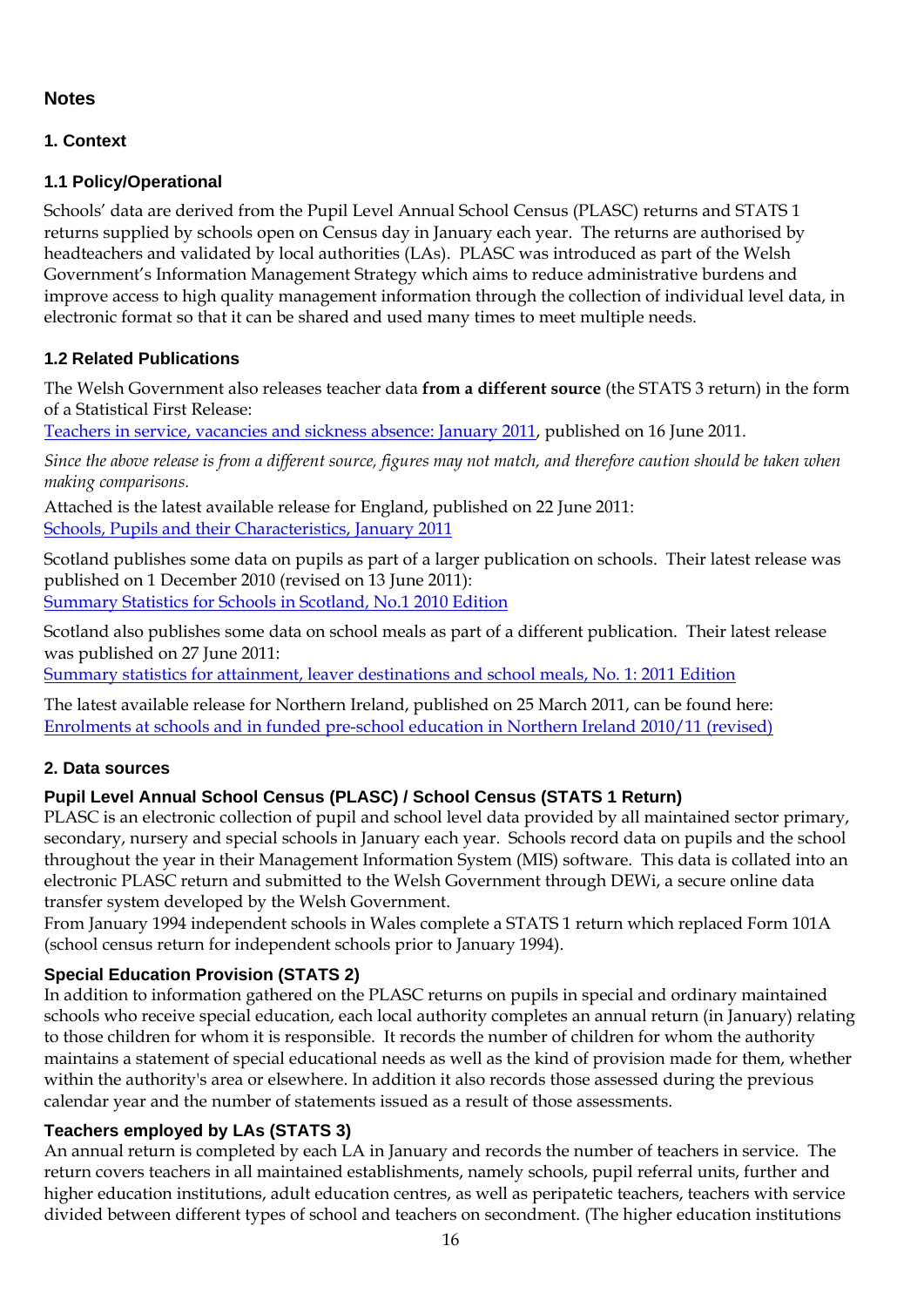transferred out of LA control in April 1992, while the further education institutions transferred in 1993. The teachers at these institutions no longer count as in service with the LAs). As a result the numbers are larger than those recorded on the PLASC returns where only teachers in post within schools are covered. This overall total is used to calculate the pupil teacher ratio overall shown in Table 1.3 which differs from that in Table 1.1.

# **3. Definitions**

# **3.1 Coverage**

The data in this release relates to all maintained and independent schools in Wales. Figures for local authorities do not include independent schools.

# **3.2 Glossary of terms used in both the release and the data files**

*Absenteeism -* Pupil level absence data was collected from maintained primary and secondary schools for the first time in 2007/08. Primary and secondary absenteeism data from special and independent schools are obtained from two annual surveys undertaken by the Welsh Government. The absence data relate to those pupils of statutory school age (5-15 at the start of the academic year) from the beginning of the academic year to the late May Bank Holiday for the secondary sector and for the whole academic year for the primary sector.

Overall absences comprise those which are authorised and unauthorised:

- An authorised absence is an absence with permission from a teacher or other authorised representative of the school. This includes instances of absence for which satisfactory explanation has been provided (e.g. illness, family bereavement, religious observance, or foot and mouth disease restrictions in 2000/01).
- An unauthorised absence is an absence without permission from a teacher or other authorised representative of the school. This includes all unexplained or unjustified absences.

Note that pupils undertaking approved and supervised educational activities conducted away from the school (e.g. work experience or educational visits) are deemed to be present at the school.

*Age of pupils -* Throughout this release pupils' ages are quoted as at 31 August. This refers to the start of the academic year and is a useful reference in that pupils normally transfer from maintained primary to secondary school, and move thereafter through the secondary school system, according to their age on 31 August. The statutory school leaving age is also in part related to the same definition. In addition, Section 2 contains some tables with numbers of children with ages at 31 December - for further details see 'Under 5s'.

*Average class size -* This is derived from data collected on the schools census return and is calculated as follows:

- i. in primary schools: the number of pupils in all registered classes divided by the total number of classes (nursery, ordinary, mixed and special classes) on the day of enumeration. Where a class has both fulltime and part-time morning and afternoon pupils the size of the class is the number of full-time pupils plus either the morning or afternoon part-time pupils whichever is the greater.
- ii. in secondary schools: the total number of pupils divided by the total number of classes. Both the number of pupils and classes refer to a specific period in the school timetable on the day of enumeration.

*Compulsory school age -* The compulsory school age means any age between 5 and 16 years. Section 35 of the Education Act 1944, which provided for the raising of the minimum school leaving age from 15 to 16 years, was brought into effect from 1 September 1972. All children who had not reached their 15th birthday by that date were required to remain at school until they were 16, and the figures for January 1974 were the first to fully reflect the change. Rules governing the date when a child could leave school were further amended by the Education (School Leaving Date) Act 1976. Between 1976 and 1997 the minimum school leaving arrangements were:-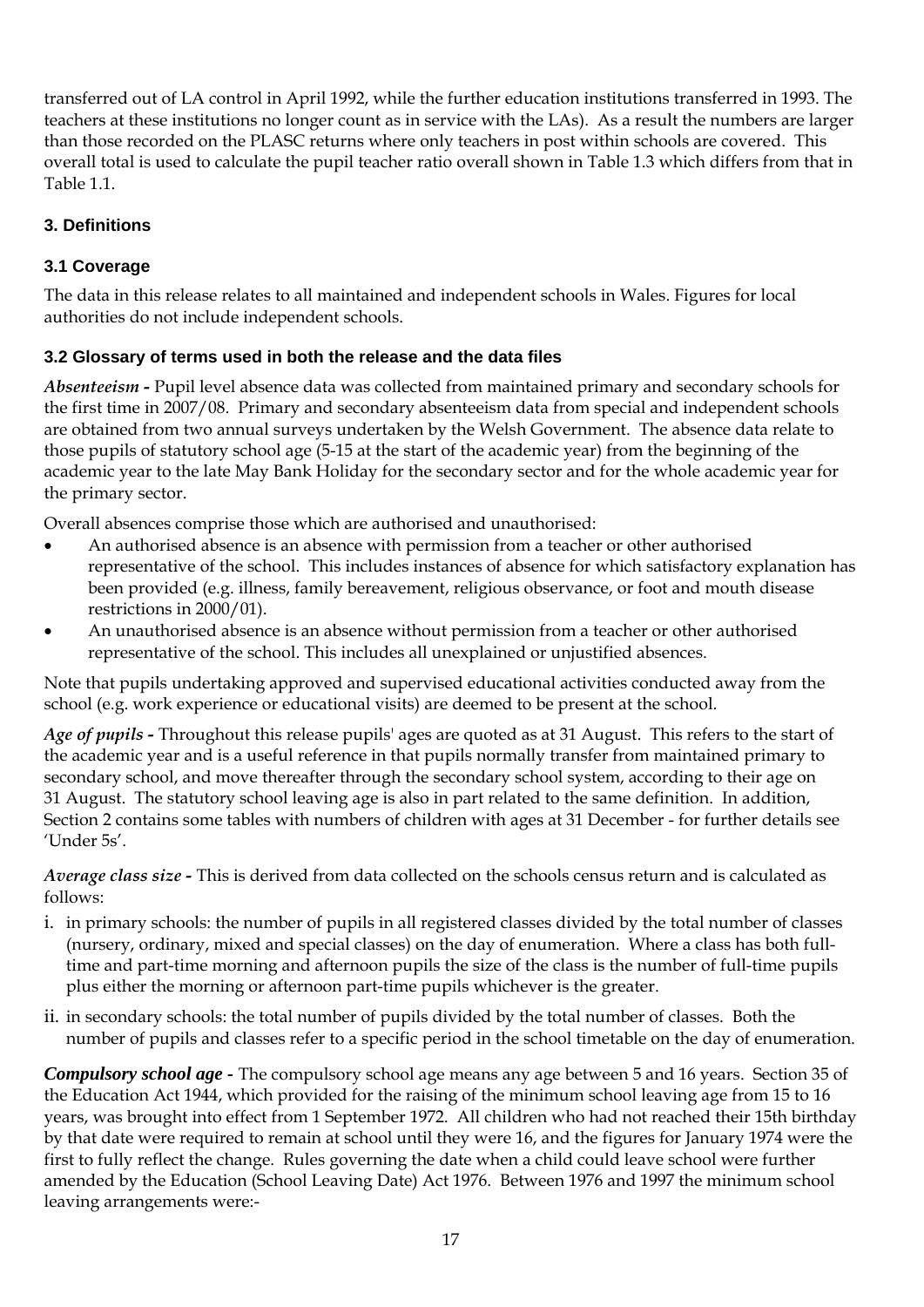- i. a child whose 16th birthday falls in the period 1 September to 31 January inclusive may leave at the end of the Spring term (i.e. the following Easter).
- ii. a child whose 16th birthday falls in the period 1 February to 31 August may leave on the Friday before the last Monday in May.
- iii. Under section 8(4) of the Education Act 1996 a new single school leaving date was set for 1998 and all subsequent years. This is the last Friday in June in the school year in which the child reaches age 16.

*English as an Additional Language (EAL) -* Details of pupils' stages of EAL are surveyed annually by specialist Ethnic Minority Achievement Services (EMAS) or EAL services within local authorities. Pupils learning EAL in schools, including those who are in receipt of support by the specialist EMAS or EAL Services, are categorised "A" to "E". Pupils make progress in acquiring English as an additional language in different ways and at different rates. Progression from stage A to stage E can take up to 10 years and individuals are likely to show characteristics of more than one 'stage' at a time. A judgement is usually needed over which stage best describes an individual's language development, taking into account age, ability and length of time learning English.

Please note that this data item is not intended to capture English fluency levels for Welsh first language speakers, but rather to identify the English language proficiency for additional language learners whose first languages are neither English nor Welsh.

*Exclusions -* The data on exclusions are collected from LAs throughout the year on the Exclusions Monitoring Forms. Exclusions relate to occurrences rather than pupils, i.e. a pupil excluded from two schools within a year would be recorded twice.

*Foundation Phase -* The Foundation Phase is a new approach to learning for children from 3-7 years of age. It combines what we currently call Early Years Education (for 3 to 5-year-olds) and Key Stage 1 (5 to 7-yearolds) of the National Curriculum.

The Foundation Phase will be implemented over four years as follows:

- 1 September 2008 for all 3 to 4-year-olds in the Foundation Phase;
- 1 September 2009 for all 4 to 5-year-olds in the Foundation Phase;
- 1 September 2010 for all 5 to 6-year-olds in the Foundation Phase;
- 1 September 2011 for all 6 to 7-year-olds in the Foundation Phase.

From these dates, the existing National Curriculum for Key Stage 1 is superseded.

*Free meals -* Under Section 512 of the Education Act 1996, as amended by Section 116 of the School Standards and Framework Act 1998, LAs have a duty to provide free school meals to pupils entitled to free school meals if their families receive Income Support or Income Based Jobseeker's Allowance or Support under Part VI of the Immigration and Asylum Act 1999 or the guarantee element of State Pension Credit. They are also eligible if their parents are in receipt of Income Related Employment and Support Allowance (IR). Employment and Support Allowance is an integrated contributory and income related allowance and replaced, for new claimants, Incapacity and Income Support, where it is paid on the grounds of incapacity and sickness. Children who receive Income Support or Income Based Jobseeker's Allowance in their own right are also eligible to receive free school meals. Children whose families are in receipt of Child Tax Credit, providing they are not entitled to Working Tax Credit, and have an annual income, as assessed by HM Revenue & Customs that does not exceed £16,190 are also eligible for free school meals.

*Free milk -* Under Section 512 of the Education Act 1996, as amended by Section 116 of the School Standards and Framework Act 1998 LAs retain the power to provide free milk to pupils from families receiving income support or a job seeker's allowance where the circumstances are reasonable for the provision of school milk. In addition, under the provision of the Welfare Food Regulations 1988 children under 5 years old who are placed in the care of a registered child minder, registered day nursery or a day nursery remain entitled to one third of a pint of milk for each day of attendance.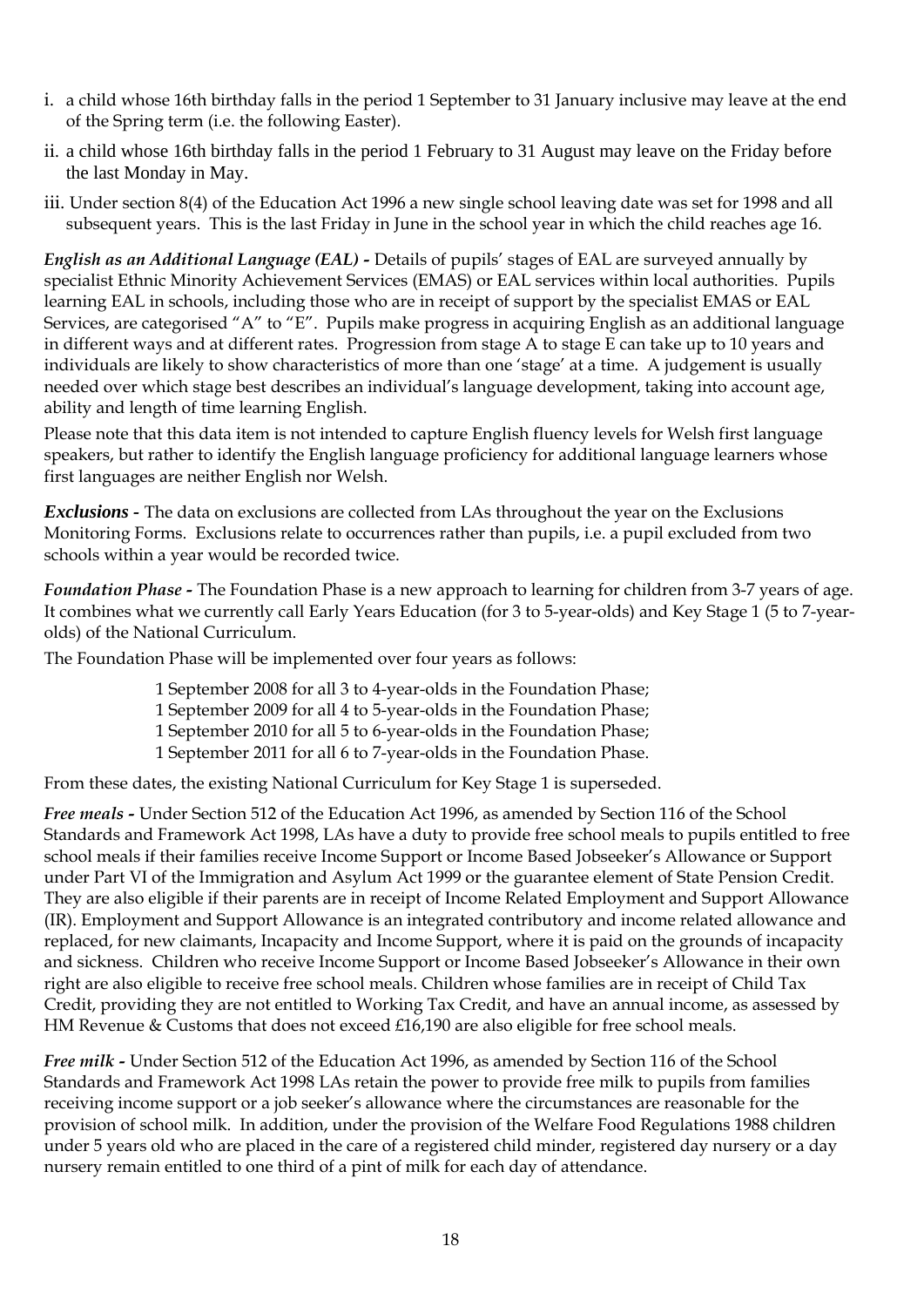*Free School Breakfast Initiative -* The overall aim of this initiative is to provide all pupils registered in primary schools in Wales, including those of primary age in special schools, with the opportunity of receiving a free healthy breakfast at school each day during the school week. The school breakfasts are optional; their principal focus is for those children who, for whatever reason, do not have this opportunity to have breakfast.

### *Full-time equivalent (FTE) -*

- i. of pupils: each part-time pupil is counted as half of a pupil
- ii. of teachers/support staff: the full-time equivalent of part-time teachers/support staff expresses the teachers'/support staff service in hours as a proportion of a school week, normally 32.5 hours for maintained schools and 26 hours for independent schools.

*Governors -* The figures come from the Schools' Census. For the years prior to 1999/00 an element of double counting is included. Where schools shared the same governing body the governors of the body were counted in every school of the group. Since January 2000 in accordance with the Schools Standard and Framework Act 1998, grouped governing bodies are not permitted. Information for special schools was collected for the first time in January 2001.

*Grant maintained schools -* Those schools which had attained grant maintained (GM) status as established in the Education Reform Act, 1988 operated as charitable trusts, funded directly by the Welsh Government (formerly the Welsh Office). Grant maintained schools were recategorised following the introduction of a new school framework consisting of four categories: community, voluntary aided, voluntary controlled and foundation by the School Standards and Framework Act 1998. All maintained schools (including GM schools) were recategorised from 1 September 1999.

*Independent schools -* Schools which charge fees and may also be financed by individuals, companies or charitable institutions. All independent schools in Wales have to register with the Welsh Government (formerly the Welsh Office).

|             | Pupils ages | Year groups |
|-------------|-------------|-------------|
| Key Stage 1 | 5-7         | 1-2         |
| Key Stage 2 | $7-11$      | 3-6         |
| Key Stage 3 | $11 - 14$   | 7-9         |
| Key Stage 4 | 14-16       | $10 - 11$   |

*Key Stages -* The National Curriculum is applied to 4 key stages of pupil development. Broadly these are:

Regular and systematic assessment of a pupil's on-going progress throughout compulsory schooling is an essential complement to the National Curriculum.

*LA maintained schools -* Schools maintained by the local authorities. The authorities meet their expenditure partly from council tax and partly from general grants made by the Welsh Government (formerly the Welsh Office). From 1 September 1999, all previous categories of school were replaced by four new categories (community, voluntary aided, voluntary controlled and foundation).

*Nursery schools -* Schools providing education primarily for children below compulsory school age (i.e. under 5) on either a part-time or full-time basis.

*Primary schools -* Comprises 3 types of school: infants' for children aged 5 to 7, junior for those aged 7 to 11 and combined junior and infants' for both age groups. Many primary schools also provide nursery classes for children aged under 5.

*Pupil Adult Ratio (PAR) -* The pupil adult ratio is calculated by dividing the FTE of pupils on roll in schools by the FTE of all teachers and support staff employed in schools, excluding administrative staff.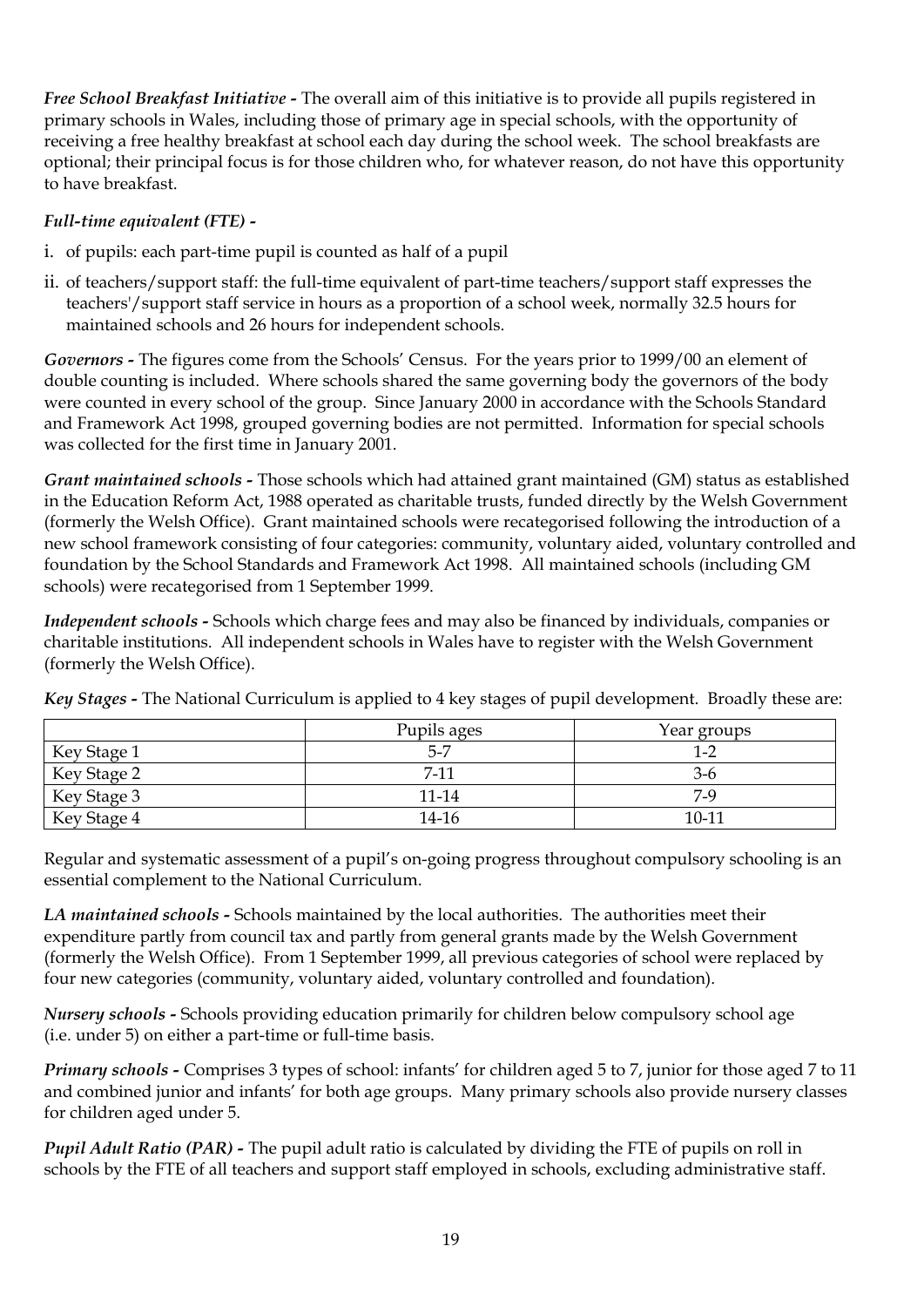*Pupil Support Staff Ratio -* The pupil support staff ratio is calculated by dividing the FTE of pupils on roll in schools by the FTE of support staff employed in schools, excluding administrative staff.

*Pupil Teacher Ratios (PTR) -* The pupil teacher ratio is calculated by dividing the FTE of pupils on roll in schools by the FTE of qualified teachers (Headteachers, Deputy Heads and other qualified teachers). There are 2 sources of information on the size of the teaching force and therefore 2 bases upon which PTRs may be calculated. The ratios are referred to as "PTR within schools" and "Overall PTR".

- i. PTR within schools: The teacher count is derived from the school census return. The figures include any teachers temporarily absent, supply and relief teachers filling vacant posts, but exclude unfilled vacancies. Teachers absent for long periods or seconded for other duties are excluded but their replacements included. When calculating the PTR within schools, the number of teachers relates only to FTE qualified teachers on the establishment of the school.
- ii. Overall PTR: The teacher count is derived from the STATS 3 return completed by each LA and grant maintained (GM) school. The figures derived from these forms are necessarily higher than those from the school census return as the STATS 3 forms cover those teachers on secondment, absent from school for long periods (together with those who are employed as supply teachers to temporarily replace them), peripatetic teachers, unqualified instructors and student teachers. The overall PTR derived using these teacher numbers is therefore lower than the PTR within schools which relates solely to qualified teachers on the school establishment. The overall PTR is largely used in a financial context.

*Pupil Referral Units (PRUs) -* Section 19 (1) of the Education Act 1996 requires LAs to make arrangements for the provision of suitable education at schools or otherwise for children of compulsory school age who, for whatever reason of illness, exclusion from school or otherwise, may not for any period receive suitable education unless suitable arrangements are made for them. Section 19 (2) states that any school established to provide education for such children and which is not a county [community] or special school, shall be known as a "Pupil Referral Unit".

*Pupils present -* This is derived from data collected on the schools census return.

- i. for full-time pupils in maintained schools: the number of pupils in attendance on the morning of the enumeration day.
- ii. for part-time pupils in maintained schools: the number of pupils in attendance either on the morning or afternoon of the enumeration day.

For maintained nursery, primary and special schools the sum of the full-time and part-time pupils in attendance are counted as pupils present.

*Pupils with Special Educational Needs (SEN) -* A child has special needs if he or she has learning difficulties which requires special educational provision to be made for him or her. A learning difficulty means that the child has significantly greater difficulty in learning than most children of the same age or that the child has a disability that needs different educational facilities from those that the school generally provides for children. Pupils with SEN may have statements issued by the LA or may have their needs identified by the school. In the latter case they come under one of two further categories: School Action or School Action Plus.

- i. Pupils with statements: Pupils for whom the LA maintains a statement of SEN under Part IV of the Education Act 1996. A statement may be issued by the LA after assessment of a child's needs.
- ii. School Action: When a class or subject teacher identifies that a pupil has SEN they provide interventions that are additional to or different from those provided as part of the school's usual curriculum.
- iii. School Action Plus: When the class or subject teacher and the SEN Co-ordinator are provided with advice or support from outside specialists, so that alternative interventions additional or different to those provided for the pupil through School Action can be put in place. The SEN Co-ordinator usually takes the lead although day-to-day provision continues to be the responsibility of the class or subject teacher.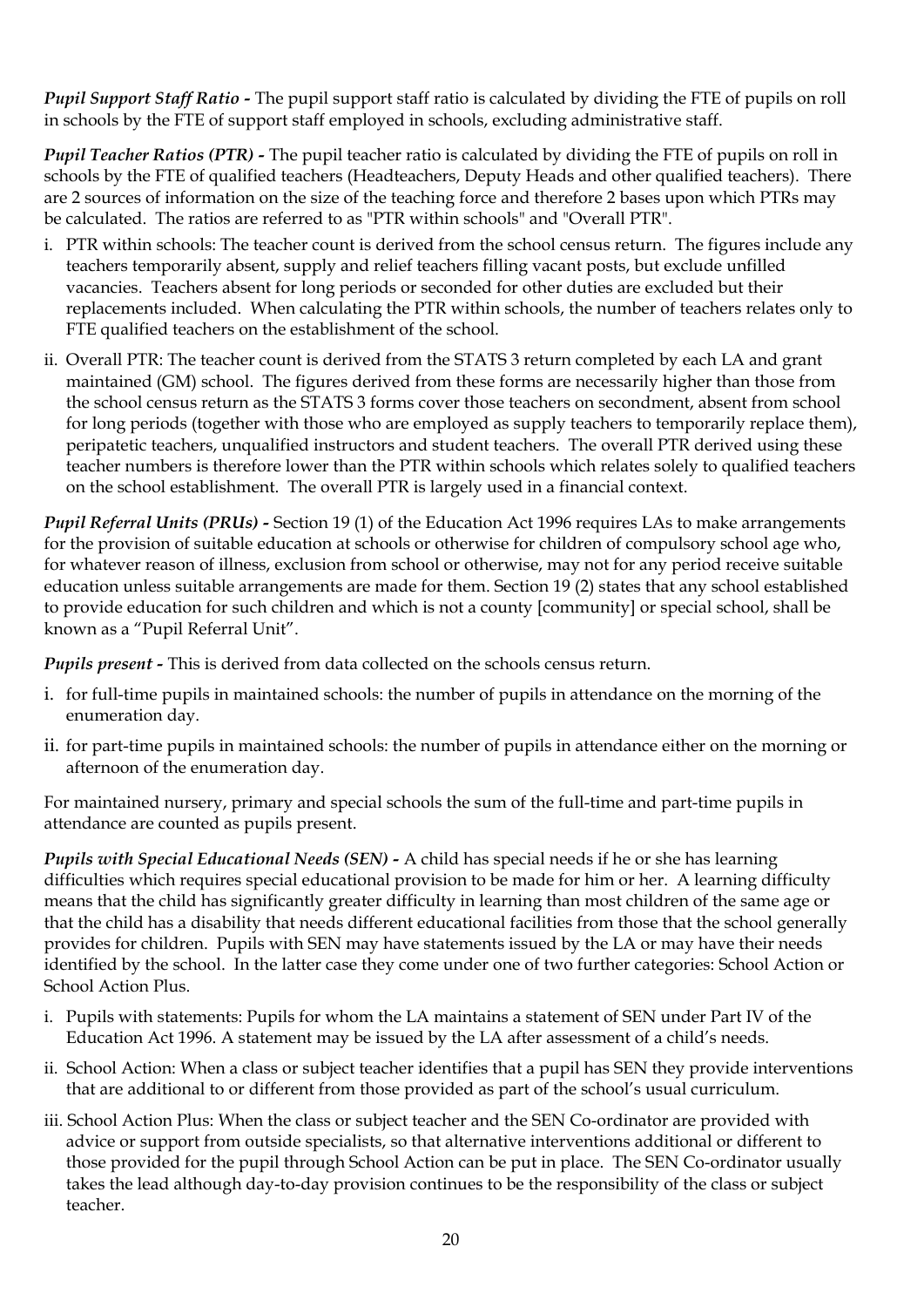*Secondary schools -* These take pupils at 11 years old until statutory school leaving age and beyond. A school is classified as comprehensive when its admission arrangements are without reference to ability. Sixth form colleges are recorded for statistical purposes as "other" secondary schools up until April 1993 when they transferred from the LAs to the further education sector.

*Sixth Form colleges -* These left LA control and transferred to the further education sector in April 1993. Since November 1994, they are referred to as Further Education Institutions (FEIs).

*Special schools -* Special schools, both day and boarding, provide education for children with SEN who cannot be educated satisfactorily in ordinary schools. Maintained special schools are provided and run by LAs. In addition to special schools provision is made for pupils with SEN to attend special classes at mainstream schools. Some independent schools also provide education wholly or mainly for such pupils. The pupils and schools involved are not included with special schools but are included with mainstream or independent schools in the tables of this release.

*Staying-on rates -* These rates apply solely to the school population. They express the numbers of pupils aged 16, 17 and 18 and over (at the start of the academic year) staying on in school voluntarily after reaching the statutory school leaving age as percentages of each cohort 1, 2 or 3 years earlier. In areas of net inward migration of population such percentages may be inflated while net outward migration may lead to the percentages being understated. More importantly however is the increasing tendency in recent years for some pupils to go to further education to follow GCE courses and for some LAs to provide post-16 education in FEIs. For these reasons staying-on rates should be studied in conjunction with participation rates.

*Teachers in schools -* The figures for teachers, which are derived from the school census return, submitted by individual schools at the same time as the counts of pupils, refer to qualified teachers only, in post at the date of the census, including staff temporarily absent, supply and relief teachers filling vacant posts, but excluding unfilled vacancies:

- i. Qualified teachers are mainly those who have satisfactorily completed an approved course or who are in possession of certain acceptable qualifications.
- ii. Other teaching staff includes:
	- Student teachers (persons over the age of 18 who intend to proceed to training for qualified teacher status);
	- Instructors (persons who have not obtained qualified teacher status but who are employed to give instruction in a specialist skill);
	- Language assistants (foreign students on exchange schemes or persons resident in this country whose mother tongue is a foreign language and who are employed to give conversational lessons in this language);
	- Unqualified teachers (persons whose appointment to the assistant staff of a nursery school or to the staff of a nursery class has been approved under Regulation 16(3)(c) of the Schools Regulations 1959).

*Teachers in service -* Information on teachers in service derives from an annual return (STATS 3) which collects data on the total teaching force on the payroll of LAs in Wales. This data covers a wider population of teachers than those "within schools".

Teachers on the payroll of LAs include:

- full-time teachers in regular service including those on secondment;
- FTE of part-time teachers in regular service;
- full-time teachers in occasional service excluding agency staff from January 1998;
- FTE of student teachers and instructors up to and including January 1997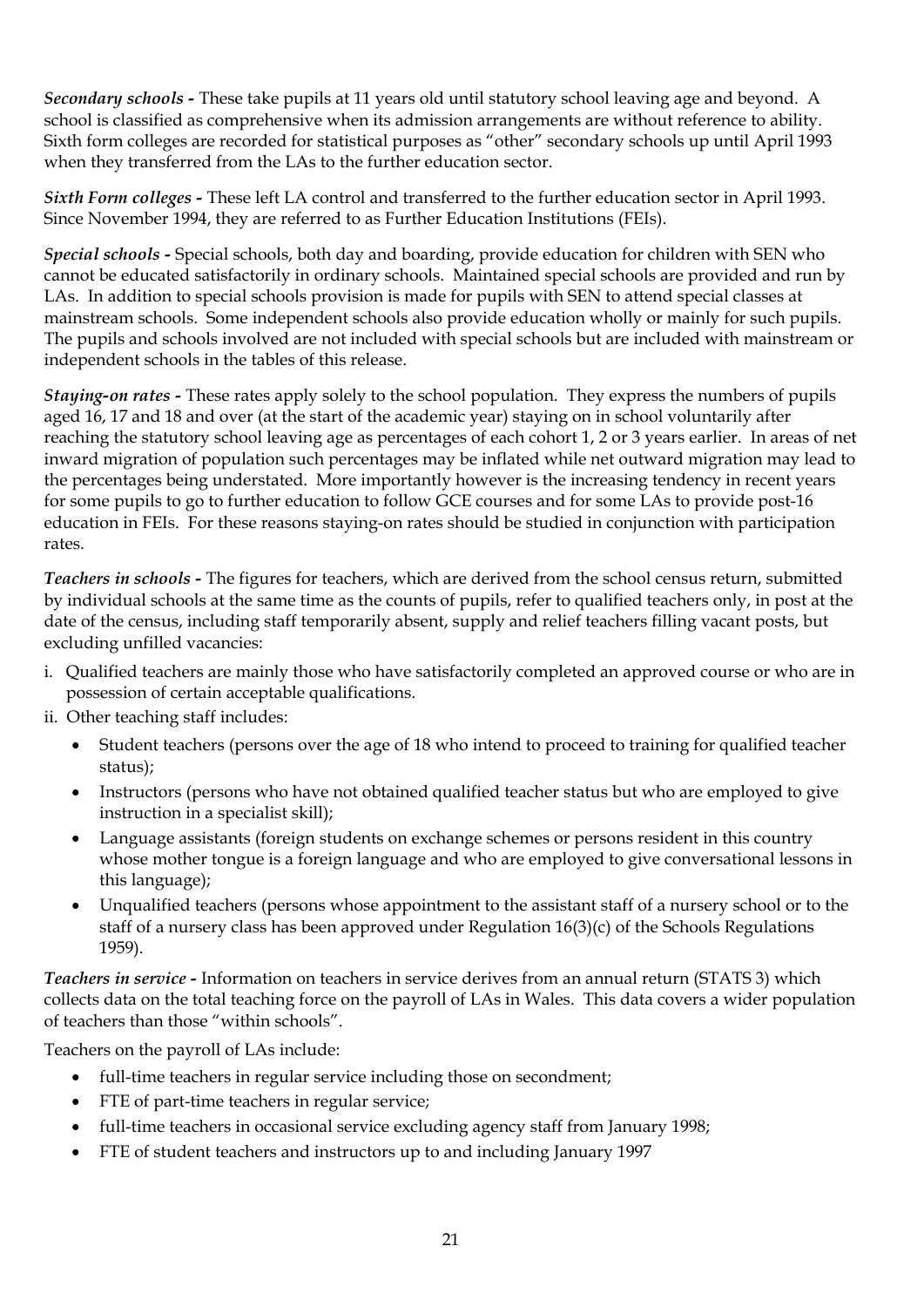Other teachers include:

- full-time teachers in regular service including those on secondment;
- FTE of part-time teachers in regular service;
- full-time teachers in occasional service including agency staff from January 1998;
- FTE of licensed teachers and instructors.

Adult Education centres include:

- full-time teachers in regular service including those on secondment;
- FTE of part-time teachers in regular service;
- FTE of hourly paid part-time teachers;
- FTE of all staff not paid on Burnham scales but who spend all or part of their time teaching.

*Under 5s -* Provision for under 5s is covered in section 2 where some tables show the estimated number of pupils aged at 31 December, not as at 31 August, the date used throughout the rest of the publication. The attendance at schools of children under the age of 5 is voluntary and can be on a full-time or part-time basis.

*Voluntary schools -* These are established by voluntary bodies, mainly the religious denominations, but are maintained by the LAs. The admission authority of a voluntary aided school is the governing body; in the case of a voluntary controlled school it is the LA.

*Welsh Medium Schools -* From 2008/09 primary and secondary schools were asked to report their Welsh Medium Type, using the guidance in the Welsh Government's information document 023-2007: 'Defining schools according to Welsh medium provision' See<http://wales.gov.uk/topics/educationandskills/publications/guidance/definingschools?lang=en>

#### **i. Welsh medium primary schools**

**From January 2009,** primary schools reporting the categories of *Welsh Medium* and *Dual Stream* have been shown as Welsh medium schools in this statistical release.

The methods of classification applied in previous years are detailed below:

**From January 1995 – January 2008** the classification method described schools as:

- Category A: if the school contains classes where Welsh is the main medium **and** if at least half pupils are in such classes;
- Category B: **either** the school contains a class/classes where Welsh is the main medium but fewer than half the pupils are in such classes, **or** the school contains a class/classes where Welsh is used as a medium for teaching part of the curriculum.

**For January 1994 and earlier** the method described schools as:

- Category A: **either** the school contained only classes taught mainly in Welsh, **or** the school contained classes taught mainly in Welsh but also had classes with Welsh taught as a second language or not taught at all.
- Category B: **either** the school contained no classes taught mainly in Welsh but had classes taught partly in Welsh, **or** the school contained both such type of class and no other types of class.

The former method of classification meant that a Category A school could less clearly be a Welsh medium school than some Category B schools.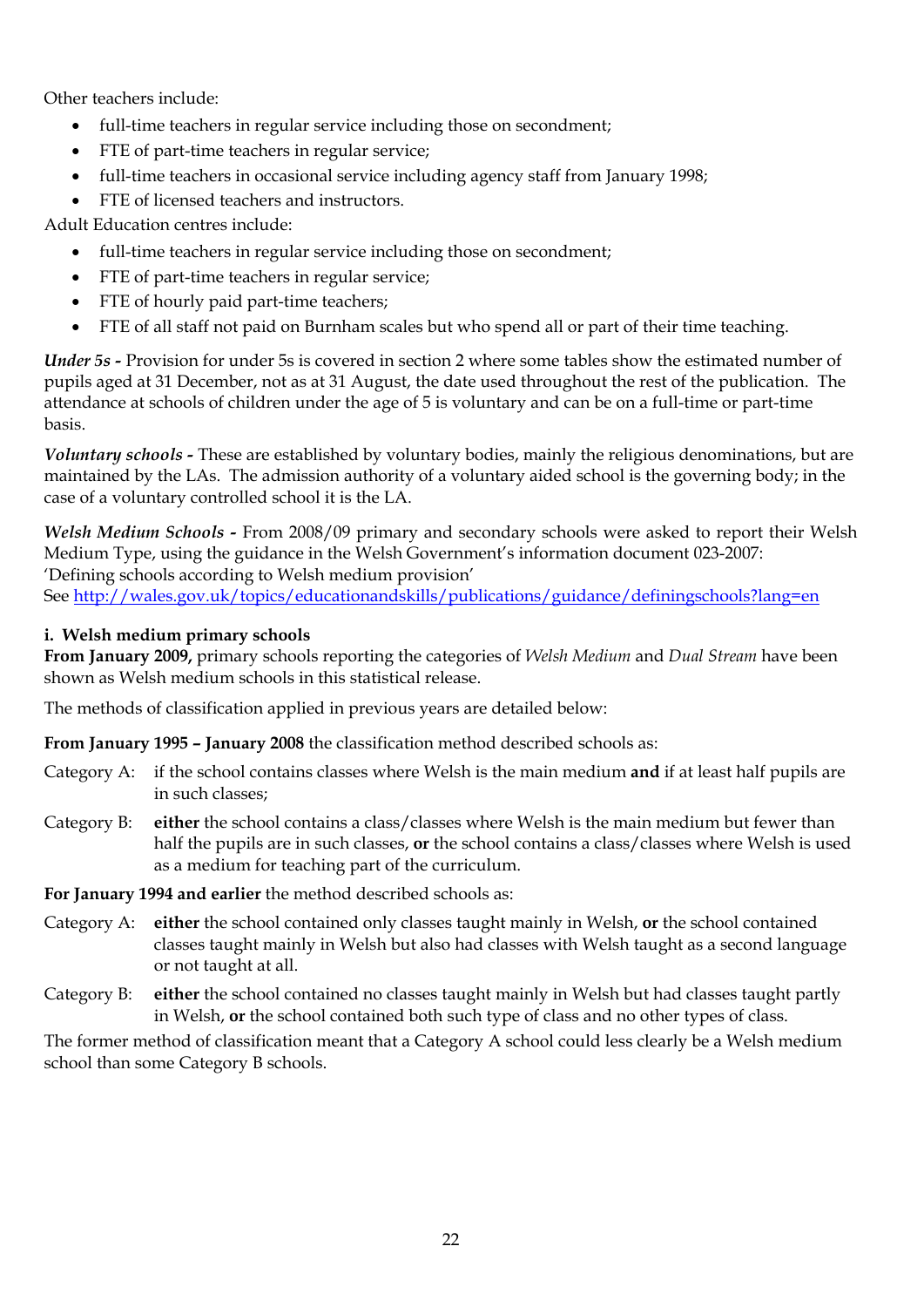### <span id="page-22-0"></span>**ii. Welsh medium secondary schools**

**For January 2010,** secondary schools reporting categories of *Welsh Medium* and *Bilingual* have been shown as Welsh medium schools in this statistical release.

Prior to 2010, Welsh medium secondary schools were defined as in the Education Act 2002, Section 105(7), if more than one half of the following subjects, namely religious education and the subjects (excluding English and Welsh) which are foundation subjects, are taught wholly or partly in Welsh:

| Mathematics | Technology         | Religious Education      |
|-------------|--------------------|--------------------------|
| Science     | Music              | Modern Foreign Languages |
| History     | Art                |                          |
| Geography   | Physical Education |                          |

|                                        |           |           |   | Primary   |                      |                |    |    |    | Secondary |    |    |                |
|----------------------------------------|-----------|-----------|---|-----------|----------------------|----------------|----|----|----|-----------|----|----|----------------|
| Form                                   | $\bullet$ | $\bullet$ |   | $\bullet$ | $\ddot{\phantom{1}}$ |                |    |    | 3  | 4         | 5  | L6 | U <sub>6</sub> |
| Year Group                             |           |           | 3 | 4         | 5                    | 6 <sup>6</sup> | 7  | 8  | 9  | 10        | 11 |    |                |
| Average age at the<br>preceding August | $\circ$   | 6         |   | 8         | 9                    | 10             | 11 | 12 | 13 | 14        | 15 | 16 |                |

*Year groups* - The National Curriculum year groups are as follows:-

#### **4. Rounding and symbols**

In tables where figures have been rounded to the nearest final digit, there may be an apparent discrepancy between the sum of the constituent items and the total shown.

The following symbols have been used throughout the publication:

- percentages less than 0.05 but not zero
- . not applicable
- .. not available
- $\sim$  not yet available
- figure is less than 5, or is based on a figure less than 5.

#### **5. Key Quality Information**

This section provides a summary of information on this output against five dimensions of quality: Relevance, Accuracy, Timeliness and Punctuality, Accessibility and Clarity, and Comparability. It also covers specific issues relating to quality of 2011 data, and describes the quality management tool applied to this area of work. Between September and November 2010 we conducted a public consultation on our Education Statistics outputs, in which we asked for feedback on the quality of the outputs. A summary of responses has been published and is available here:

<http://wales.gov.uk/consultations/statistics/education/?lang=en>

#### **5.1 Relevance**

The statistics are used both within and outside the Welsh Government to monitor educational trends and as a baseline for further analysis of the underlying data. Some of the key users are:

- Ministers and the Members Research Service in the National Assembly for Wales;
- The Department for Education and Skills in the Welsh Government;
- Other government departments;
- The research community:
- Local Authorities and schools:
- Students, academics and universities;
- Individual citizens, private companies and the media.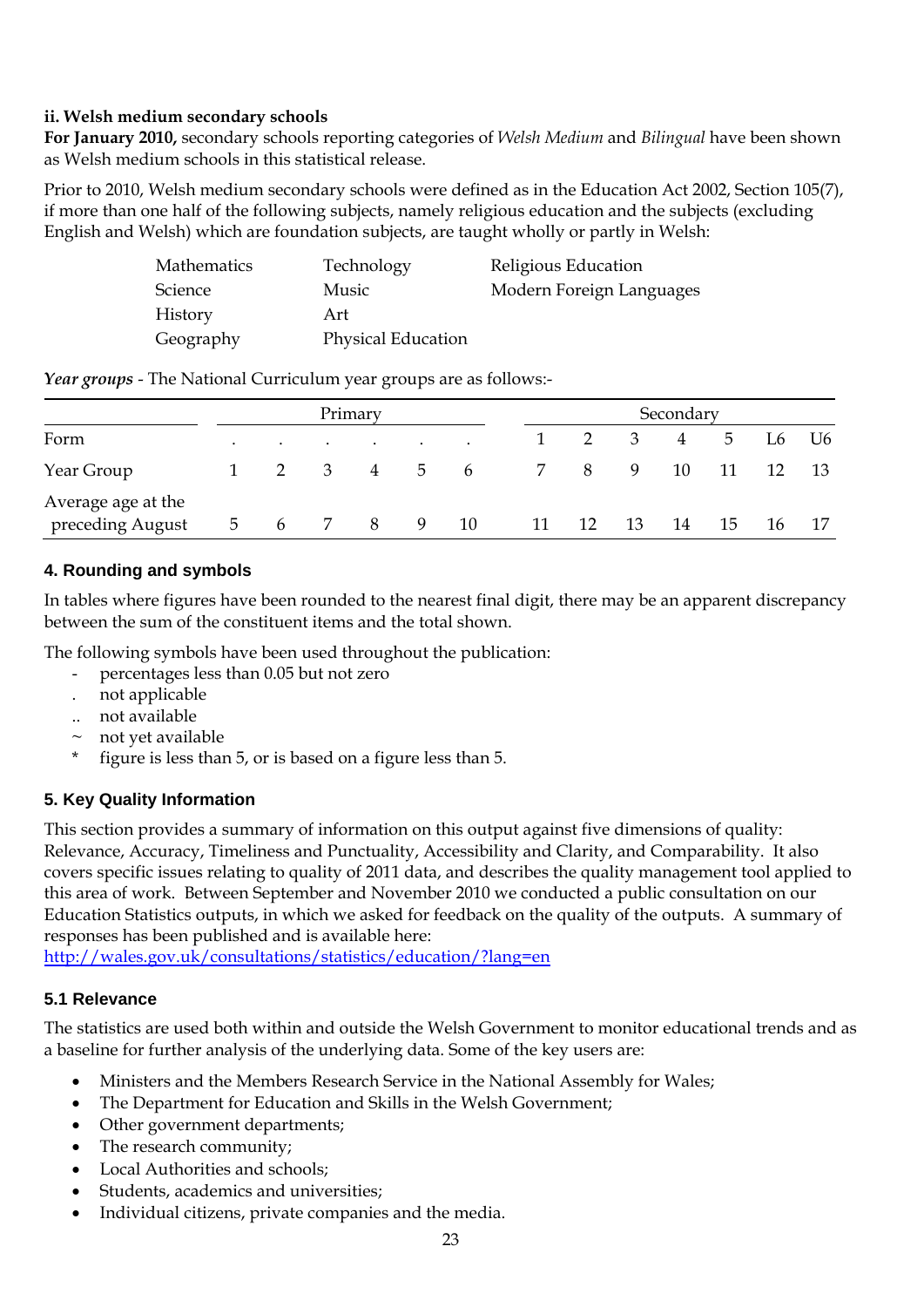These statistics are used in a variety of ways. Some examples of these are:

- General background and research;
- Inclusions in reports and briefings;
- Advice to Ministers;
- The all-Wales education core data packs (the replacement for the National Pupil Database);
- LA and school comparisons and benchmarks;
- To inform the education policy decision-making process in Wales including school reorganisation;
- Development of a national banding system for Wales;
- To inform ESTYN during school inspections;
- The education domain of the Welsh Index of Multiple Deprivation;
- To assist in research in educational attainment.

# **5.2 Accuracy**

The Welsh Government works closely with schools and LAs in order to ensure all data are validated before tables are published. Data is collated into an electronic return and submitted to the Welsh Government through DEWi, a secure online data transfer system developed by the Welsh Government. Various stages of automated validation and sense-checking are built into the process to ensure a high quality of data.

Further validation as part of the Local Government Finance Settlement highlighted that some LAs were not recording eligibility for free school meals strictly in line with the PLASC guidance. The guidance has been clarified and all authorities were given the opportunity to resubmit their free school meal data consistent with this guidance. 14 authorities resubmitted their data. The following revisions have been made to the Wales level data published in September 2011. No other figures published in September 2011 are affected.

#### **School meal arrangements in nursery, primary, secondary and special schools (a)**

|                                  | Nursery schools                                |                            | <b>Primary Schools</b>     |                            | Secondary Schools          |                            | Special Schools            |                            |  |
|----------------------------------|------------------------------------------------|----------------------------|----------------------------|----------------------------|----------------------------|----------------------------|----------------------------|----------------------------|--|
|                                  | Percentage<br>Number<br>of pupils<br>of pupils |                            | Number<br>of pupils        | Percentage<br>of pupils    | Number<br>of pupils        | Percentage<br>of pupils    | Number<br>of pupils        | Percentage<br>of pupils    |  |
|                                  | known to be                                    | known to be                | known to be                | known to be                | known to be                | known to be                | known to be                | known to be                |  |
|                                  | eligible for<br>free meals                     | eligible for<br>free meals | eligible for<br>free meals | eligible for<br>free meals | eligible for<br>free meals | eligible for<br>free meals | eligible for<br>free meals | eligible for<br>free meals |  |
| All pupils:                      |                                                |                            |                            |                            |                            |                            |                            |                            |  |
| 2011(r)                          | 143                                            | 9.1                        | 50.560                     | 19.5                       | 32,314                     | 16.1                       | 1,789                      | 42.8                       |  |
| Difference from                  | 9                                              | 0.6                        | 1,508                      | 0.6                        | 519                        | 0.3                        | 36                         | 0.9                        |  |
| original data                    | (pupils)                                       | (% points)                 | (pupils)                   | (% points)                 | (pupils)                   | (% points)                 | (pupils)                   | (% points)                 |  |
| Pupils aged 5-15:                |                                                |                            |                            |                            |                            |                            |                            |                            |  |
| 2011(r)                          |                                                |                            | 40.422                     | 21.1                       | 30,247                     | 17.7                       | 1,404                      | 44.9                       |  |
| Difference from<br>original data |                                                |                            | 780<br>(pupils)            | 0.4<br>(% points)          | 467<br>(pupils)            | 0.3<br>(% points)          | 24<br>(pupils)             | 0.8<br>(% points)          |  |

(a) At January each year.

(r) Data for this year have been revised.

# **5.3 Timeliness and Punctuality**

DEWi was available for uploading files on 18 January 2011, with schools asked to submit data for every pupil on roll at the school on 18 January. Schools and LAs were then asked to validate their data within the validation period, which closed on 6 June.

# **5.4 Accessibilty and Clarity**

This Statistical First Release is pre-announced and then published on the Statistics section of the Welsh Government website. It is accompanied by more detailed tables on [StatsWales,](http://wales.gov.uk/topics/statistics/statswales/?skip=1&lang=en) a free to use service that allows visitors to view, manipulate, create and download data.